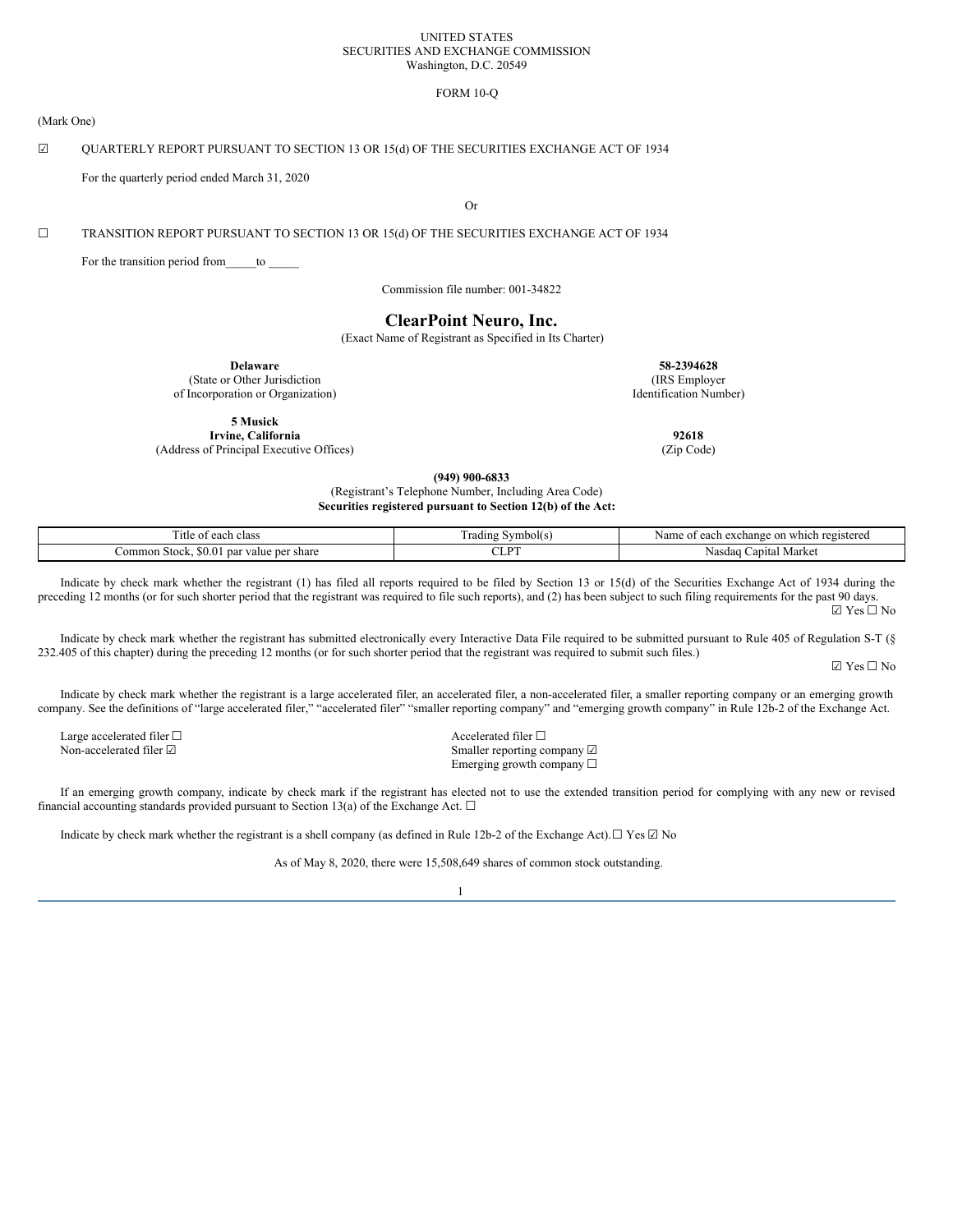## **CLEARPOINT NEURO, INC.**

# **TABLE OF CONTENTS**

Page Number

# **PART I – FINANCIAL [INFORMATION](#page-3-0)**

| Item 1.           | <b>Financial Statements (unaudited)</b>                                                                      |    |
|-------------------|--------------------------------------------------------------------------------------------------------------|----|
|                   | Condensed Consolidated Balance Sheets as of March 31, 2020 and December 31, 2019                             |    |
|                   | Condensed Consolidated Statements of Operations for the three months ended March 31, 2020 and 2019           |    |
|                   | Condensed Consolidated Statements of Stockholders' Equity for the three months ended March 31, 2020 and 2019 |    |
|                   | Condensed Consolidated Statements of Cash Flows for the three months ended March 31, 2020 and 2019           |    |
|                   | <b>Notes to Condensed Consolidated Financial Statements</b>                                                  |    |
| Item 2.           | Management's Discussion and Analysis of Financial Condition and Results of Operations                        | 19 |
| Item 3.           | <b>Quantitative and Qualitative Disclosures About Market Risk</b>                                            | 26 |
| Item 4.           | <b>Controls and Procedures</b>                                                                               | 26 |
| <u>Item 1.</u>    | Legal Proceedings                                                                                            | 27 |
| Item 1A.          | <b>Risk Factors</b>                                                                                          | 27 |
| Item 2.           | Unregistered Sales of Equity Securities and Use of Proceeds                                                  | 27 |
| Item 3.           | <b>Defaults Upon Senior Securities</b>                                                                       | 27 |
| Item 4.           | <b>Mine Safety Disclosures</b>                                                                               | 27 |
| Item 5.           | <b>Other Information</b>                                                                                     | 27 |
| Item 6.           | <b>Exhibits</b>                                                                                              | 28 |
| <b>SIGNATURES</b> |                                                                                                              | 29 |
|                   |                                                                                                              |    |

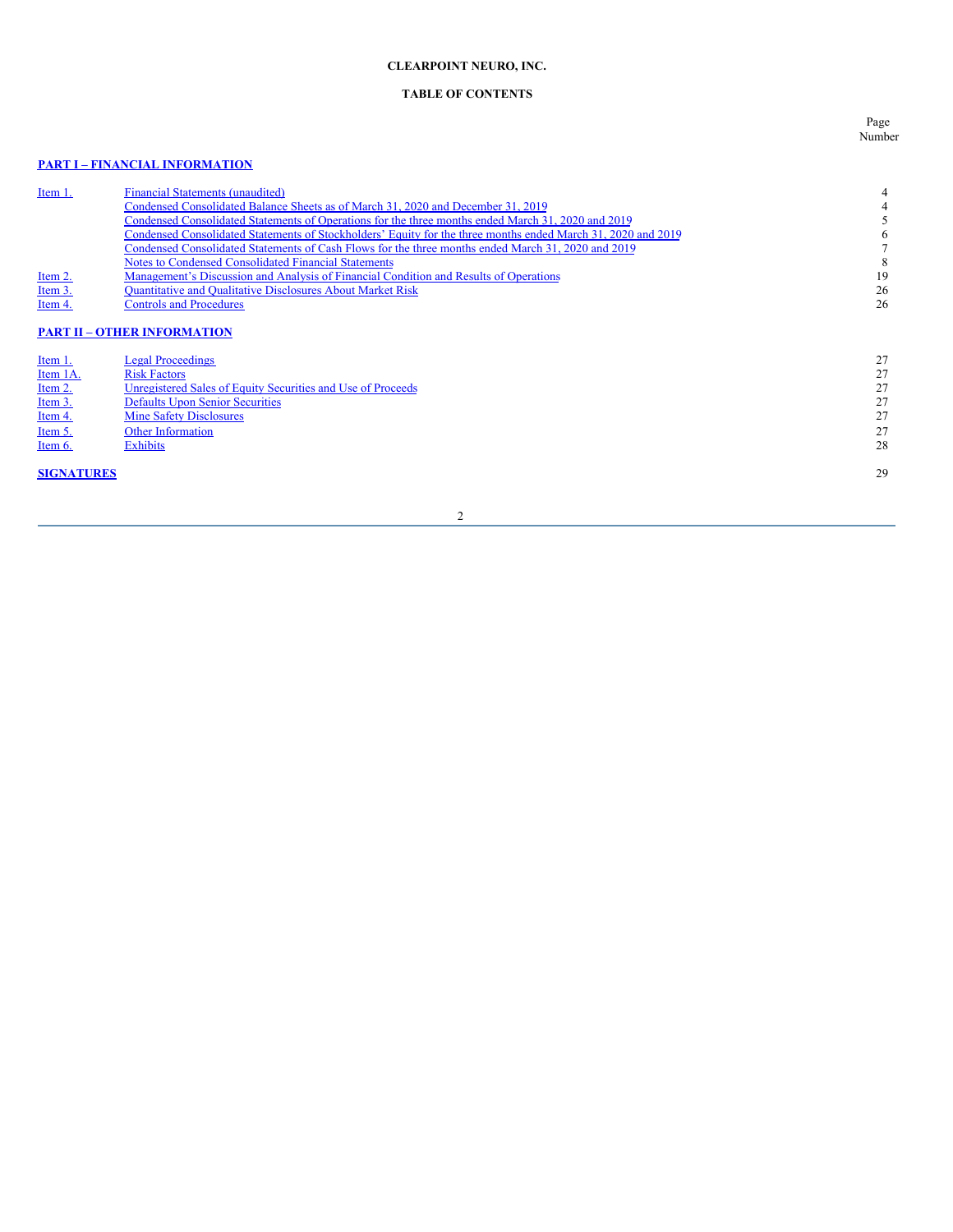## **Trademarks, Trade Names and Service Marks**

*ClearPoint*®, *ClearTrace*® and *ClearPoint Neuro*® are trademarks of ClearPoint Neuro, Inc. Any other trademarks, trade names or service marks referred to in this Quarterly Report on Form 10-Q (this "Quarterly Report") are the property of their respective owners.

## **SPECIAL NOTE REGARDING FORWARD-LOOKING STATEMENTS**

This Quarterly Report contains "forward-looking statements" as defined under the United States federal securities laws. The forward-looking statements are contained principally in the section of this Quarterly Report entitled "Management's Discussion and Analysis of Financial Condition and Results of Operations." These statements involve known and unknown risks, uncertainties and other factors that may cause our actual results, performance or achievements to be materially different from any future results, performance or achievements, expressed or implied by the forward-looking statements. Forward-looking statements include, but are not limited to, statements about:

- future revenues from sales of ClearPoint system products;
- our ability to market, commercialize and achieve broader market acceptance for our ClearPoint system products;
- COVID-19 pandemic and measures taken or that may be taken to combat the spread of the disease; and
- estimates regarding the sufficiency of our cash resources and our ability to obtain additional financing, to the extent necessary or advisable.

In some cases, you can identify forward-looking statements by terms such as "anticipates," "believes," "could," "estimates," "expects," "intends," "may," "plans," "potential," "predicts," "projects," "should," "will," "would," and similar expressions intended to identify forward-looking statements, although not all forward-looking statements contain these words. Although we believe that we have a reasonable basis for each forward-looking statement contained in this Quarterly Report, we caution you that these statements are based on a combination of facts and factors currently known by us and our projections of the future, about which we cannot be certain.

You should refer to the section titled "Risk Factors" of our Annual Report on Form 10-K for the fiscal year ended December 31, 2019, which we filed with the SEC on March 27, 2020 (the "2019 Form 10-K") and in this Quarterly Report, for a discussion of important factors that may cause our actual results to differ materially from those expressed or implied by the forward-looking statements contained in this Quarterly Report. As a result of these factors, we cannot assure you that the forward-looking statements in this Quarterly Report will prove to be accurate. Furthermore, if our forward-looking statements prove to be inaccurate, the inaccuracy may be material. In light of the significant uncertainties in these forward-looking statements, you should not regard these statements as a representation or warranty by us or any other person that we will achieve our objectives and plans in any specified time frame, or at all. We do not undertake to update any of the forward-looking statements after the date of this Quarterly Report, except to the extent required by applicable securities laws.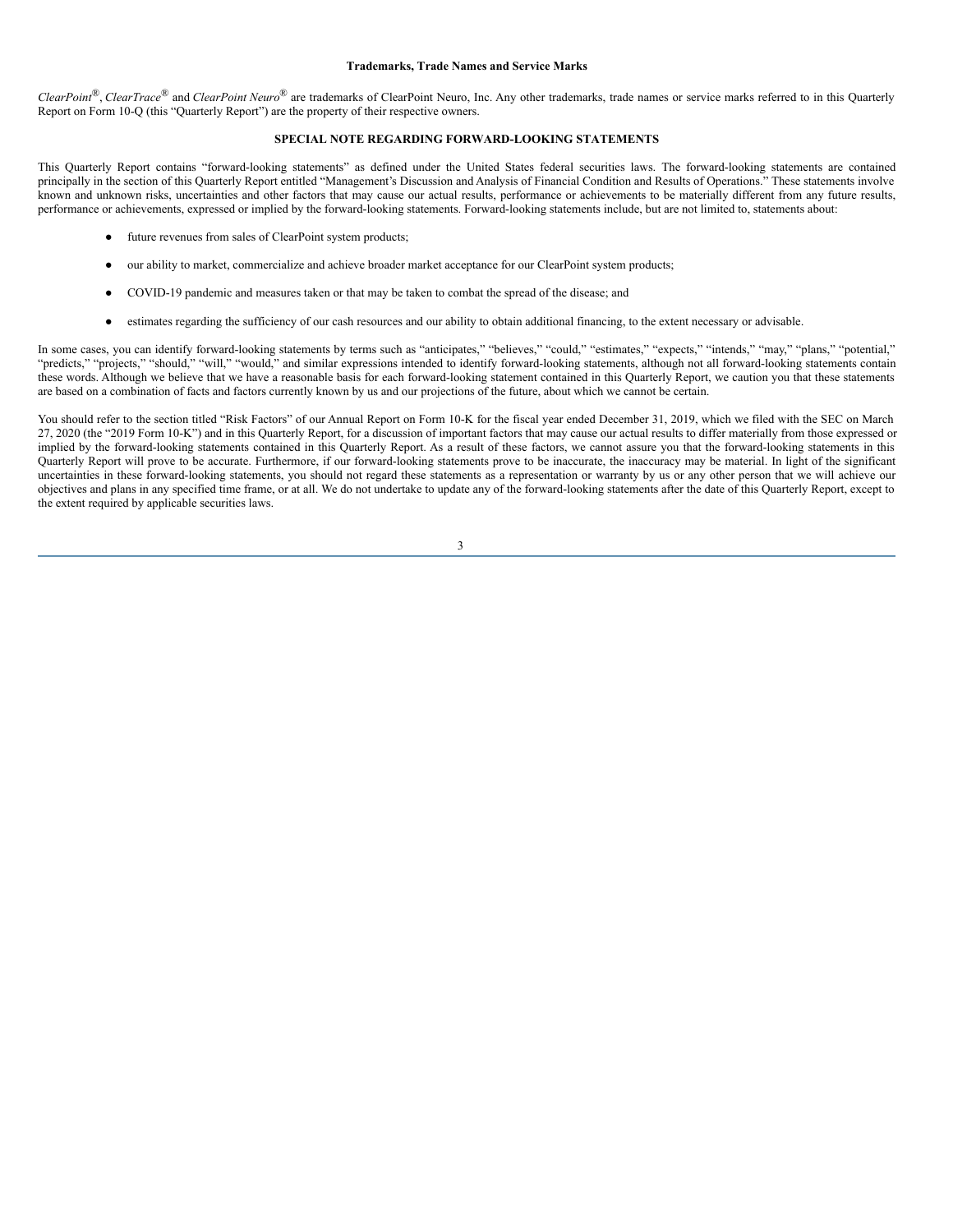# <span id="page-3-2"></span><span id="page-3-1"></span><span id="page-3-0"></span>**ITEM 1. FINANCIAL STATEMENTS**

# **CLEARPOINT NEURO, INC.**

#### **(formerly MRI Interventions, Inc.) Condensed Consolidated Balance Sheets**

|                                                                                                                                         |              | March 31,<br>2020<br>(Unaudited) |              | December 31,<br>2019 |
|-----------------------------------------------------------------------------------------------------------------------------------------|--------------|----------------------------------|--------------|----------------------|
| <b>ASSETS</b>                                                                                                                           |              |                                  |              |                      |
| Current assets:                                                                                                                         |              |                                  |              |                      |
| Cash and cash equivalents                                                                                                               | \$           | 16,976,329                       | $\mathbb{S}$ | 5,695,722            |
| Accounts receivable, net                                                                                                                |              | 984,866                          |              | 1,089,917            |
| Inventory, net                                                                                                                          |              | 3,650,282                        |              | 3,240,218            |
| Prepaid expenses and other current assets                                                                                               |              | 188,429                          |              | 357,227              |
| Total current assets                                                                                                                    |              | 21,799,906                       |              | 10,383,084           |
| Property and equipment, net                                                                                                             |              | 389,223                          |              | 447,162              |
| Operating lease rights of use                                                                                                           |              | 347,685                          |              | 374,218              |
| Software license inventory                                                                                                              |              | 489,300                          |              | 504,400              |
| Licensing rights                                                                                                                        |              | 546,744                          |              | 135,000              |
| Other assets                                                                                                                            |              | 12,469                           |              | 82,573               |
| Total assets                                                                                                                            | \$           | 23,585,327                       | \$           | 11,926,437           |
| <b>LIABILITIES AND STOCKHOLDERS' EQUITY</b>                                                                                             |              |                                  |              |                      |
| Current liabilities:                                                                                                                    |              |                                  |              |                      |
| Accounts payable                                                                                                                        | $\mathbf{s}$ | 1,435,613                        | $\mathbb{S}$ | 965,783              |
| Accrued compensation                                                                                                                    |              | 826,486                          |              | 1,408,292            |
| Other accrued liabilities                                                                                                               |              | 411,491                          |              | 328,460              |
| Operating lease liabilities, current portion                                                                                            |              | 110,349                          |              | 113,520              |
| Deferred product and service revenue                                                                                                    |              | 857,813                          |              | 1,016,892            |
| Total current liabilities                                                                                                               |              | 3,641,752                        |              | 3,832,947            |
| Accrued interest                                                                                                                        |              |                                  |              | 959,659              |
| Operating lease liabilities, net of current portion                                                                                     |              | 255,364                          |              | 276,669              |
| Deferred product and service revenue, net of current portion                                                                            |              | 148,150                          |              | 197,862              |
| 2020 senior secured convertible notes payable, net                                                                                      |              | 16,780,201                       |              |                      |
| 2010 junior secured notes payable, net                                                                                                  |              |                                  |              |                      |
| <b>Total liabilities</b>                                                                                                                |              |                                  |              | 2,072,583            |
|                                                                                                                                         |              | 20,825,467                       |              | 7,339,720            |
| Commitments and contingencies                                                                                                           |              |                                  |              |                      |
| Stockholders' equity:                                                                                                                   |              |                                  |              |                      |
| Preferred stock, \$0.01 par value; 25,000,000 shares authorized; none issued and outstanding at March 31, 2020 and<br>December 31, 2019 |              |                                  |              |                      |
| Common stock, \$0.01 par value; 200,000,000 shares authorized; 15,507,149 shares issued and outstanding at March 31,                    |              |                                  |              |                      |
| 2020; and 15,235,308 issued and outstanding at December 31, 2019                                                                        |              | 155,071                          |              | 152,353              |
| Additional paid-in capital                                                                                                              |              | 117,399,234                      |              | 117,173,984          |
| Accumulated deficit                                                                                                                     |              | (114, 794, 445)                  |              | (112, 739, 620)      |
| Total stockholders' equity                                                                                                              |              | 2,759,860                        |              | 4,586,717            |
| Total liabilities and stockholders' equity                                                                                              |              | 23,585,327                       | \$           | 11,926,437           |

See accompanying notes to Condensed Consolidated Financial Statements.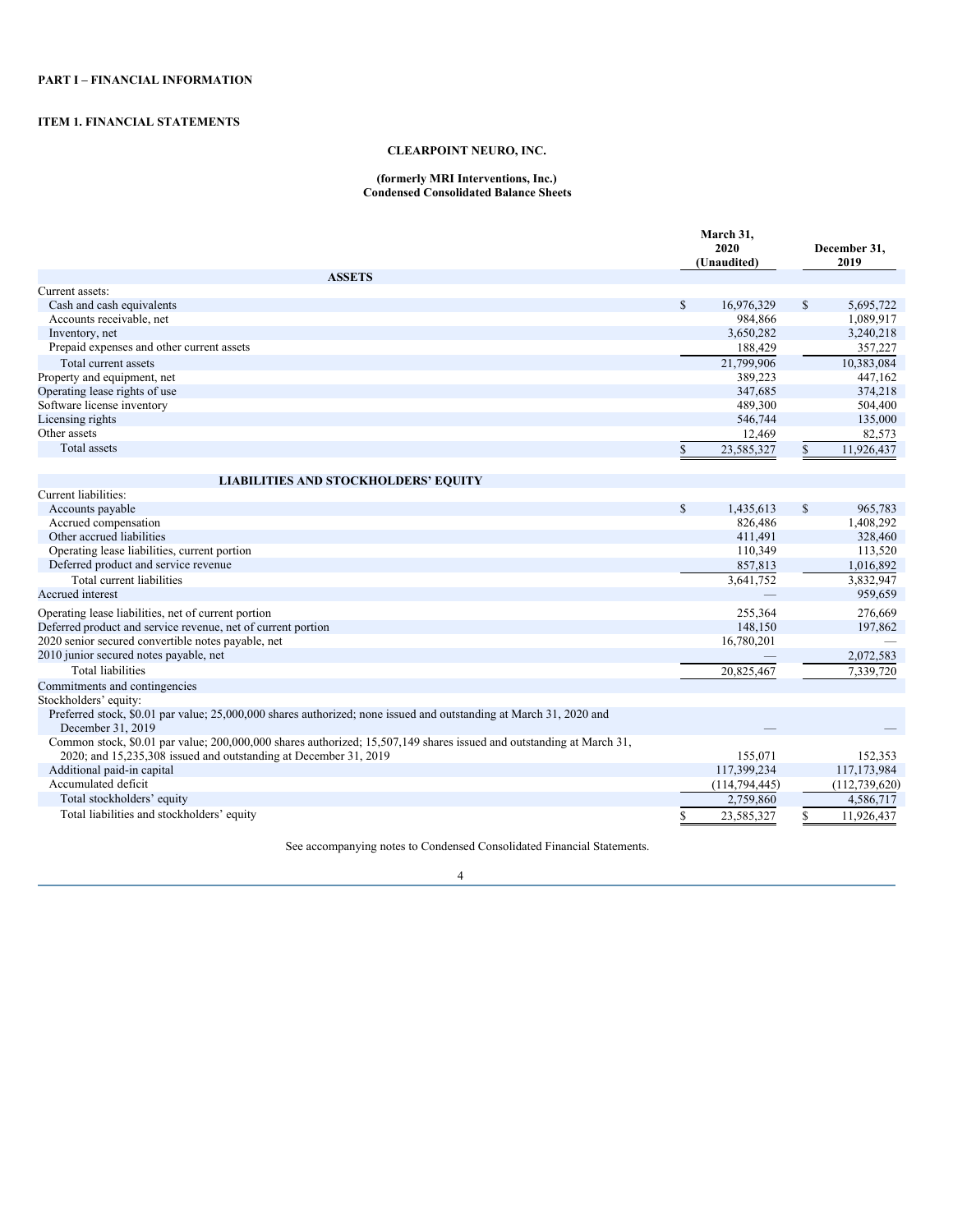## **CLEARPOINT NEURO, INC.**

#### **(formerly MRI Interventions, Inc.) Condensed Consolidated Statements of Operations (Unaudited)**

<span id="page-4-0"></span>

|                                                         | <b>For The Three Months Ended</b><br>March 31, |          |             |  |  |
|---------------------------------------------------------|------------------------------------------------|----------|-------------|--|--|
|                                                         | 2020                                           |          | 2019        |  |  |
| Revenues:                                               |                                                |          |             |  |  |
| Product revenues                                        | \$<br>2,103,384                                | \$       | 2,163,953   |  |  |
| Service and other revenues                              | 1,012,209                                      |          | 308,564     |  |  |
| Total revenues                                          | 3,115,593                                      |          | 2,472,517   |  |  |
| Cost of revenues                                        | 917,336                                        |          | 886,481     |  |  |
| Research and development costs                          | 829,528                                        |          | 584,540     |  |  |
| Sales and marketing expenses                            | 1,298,594                                      |          | 1,040,712   |  |  |
| General and administrative expenses                     | 1,278,509                                      |          | 933,033     |  |  |
| Operating loss                                          | (1,208,374)                                    |          | (972, 249)  |  |  |
| Other income (expense):                                 |                                                |          |             |  |  |
| Other income (expense), net                             | (33,304)                                       |          | 5,629       |  |  |
| Interest expense, net                                   | (813, 147)                                     |          | (254, 105)  |  |  |
| Net loss                                                | (2,054,825)                                    |          | (1,220,725) |  |  |
| Net loss per share attributable to common stockholders: |                                                |          |             |  |  |
| Basic and diluted                                       | (0.13)                                         | <b>S</b> | (0.11)      |  |  |
| Weighted average shares outstanding:                    |                                                |          |             |  |  |
| Basic and diluted                                       | 15,438,276                                     |          | 11,044,125  |  |  |

See accompanying notes to Condensed Consolidated Financial Statements.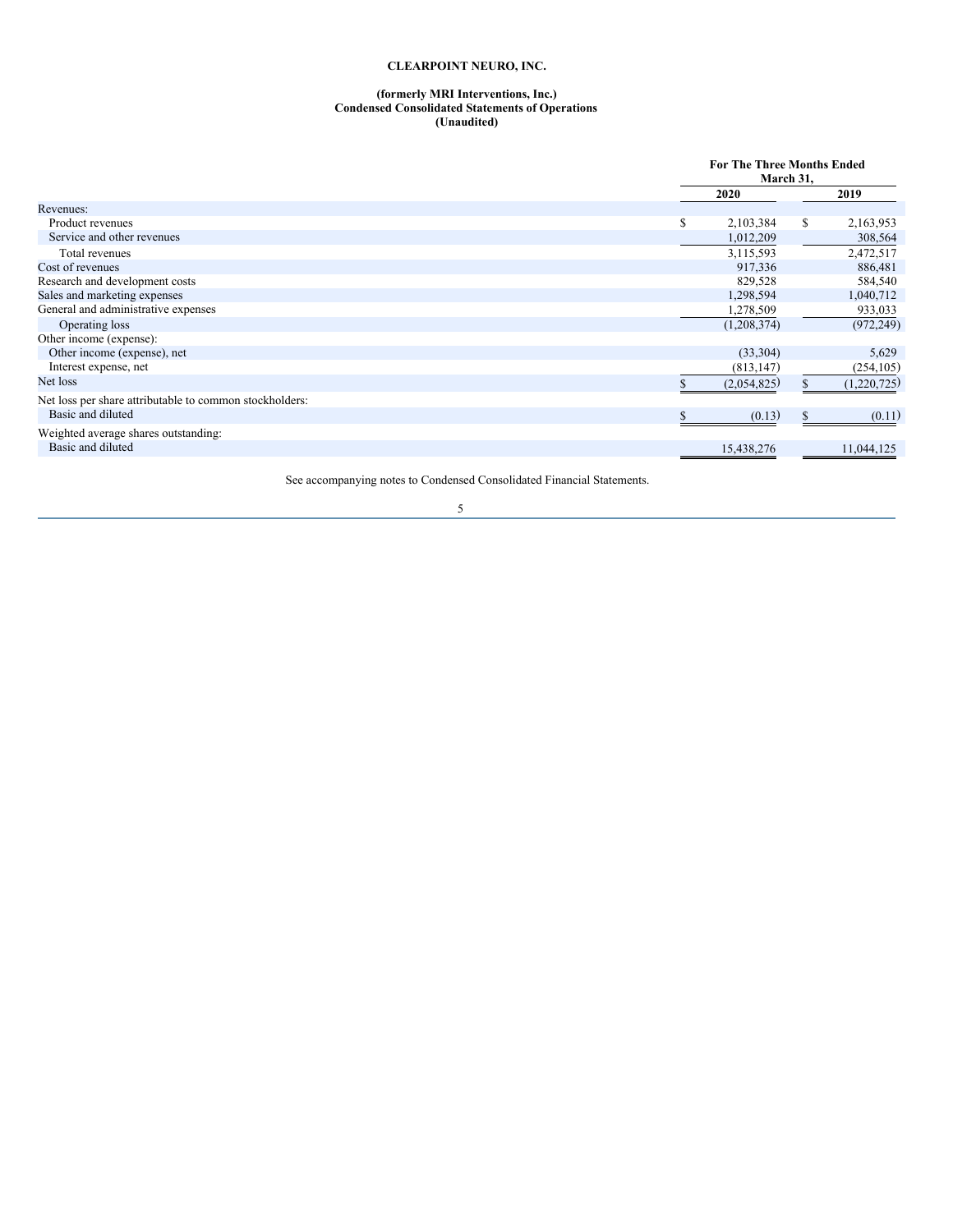## **CLEARPOINT NEURO, INC. (formerly MRI Interventions, Inc.)**

## **Condensed Consolidated Statements of Stockholders' Equity (Unaudited)**

#### **For The Three Months Ended March 31, 2020**

<span id="page-5-0"></span>

|                              |               |                          | <b>Additional</b> |                 |              |
|------------------------------|---------------|--------------------------|-------------------|-----------------|--------------|
|                              | Common Stock- |                          | Paid-in           | Accumulated     |              |
|                              | <b>Shares</b> | Amount                   | Capital           | Deficit         | <b>Total</b> |
| Balances, January 1, 2020    | 15.235.308    | 152,353                  | 117,173,984       | (112, 739, 620) | 4,586,717    |
| Issuances of common stock:   |               |                          |                   |                 |              |
| Share-based compensation     | 9.696         | 97                       | 227,871           |                 | 227,968      |
| Warrant exercises (cashless) | 262,145       | 2,621                    | (2,621)           |                 |              |
| Net loss for the period      |               | $\overline{\phantom{a}}$ |                   | (2,054,825)     | (2,054,825)  |
| Balances, March 31, 2020     | 15,507,149    | 155,071                  | 117,399,234       | (114, 794, 445) | 2,759,860    |

## **For The Three Months Ended March 31, 2019**

|                                           |                          |              |         | <b>Additional</b> |                 |              |
|-------------------------------------------|--------------------------|--------------|---------|-------------------|-----------------|--------------|
|                                           |                          | Common Stock |         | Paid-in           | Accumulated     |              |
|                                           | <b>Shares</b>            |              | Amount  | Capital           | Deficit         | <b>Total</b> |
| Balances, January 1, 2019                 | 11,018,364               |              | 110,183 | 108,600,405       | (107, 199, 586) | 1,511,002    |
| Cumulative adjustment for adoption of new |                          |              |         |                   |                 |              |
| accounting standard                       |                          |              |         |                   | (244)           | (244)        |
| Issuances of common stock:                |                          |              |         |                   |                 |              |
| Share-based compensation                  | 28.462                   |              | 285     | 152,301           |                 | 152,586      |
| Warrant exercises (cashless)              | 20.381                   |              | 204     | (204)             | _               |              |
| Net loss for the period                   | $\overline{\phantom{a}}$ |              | -       |                   | (1,220,725)     | (1,220,725)  |
| Balances, March 31, 2019                  | 11,067,207               |              | 110,672 | 108,752,502       | (108, 420, 555) | 442,619      |

See accompanying notes to Condensed Consolidated Financial Statements.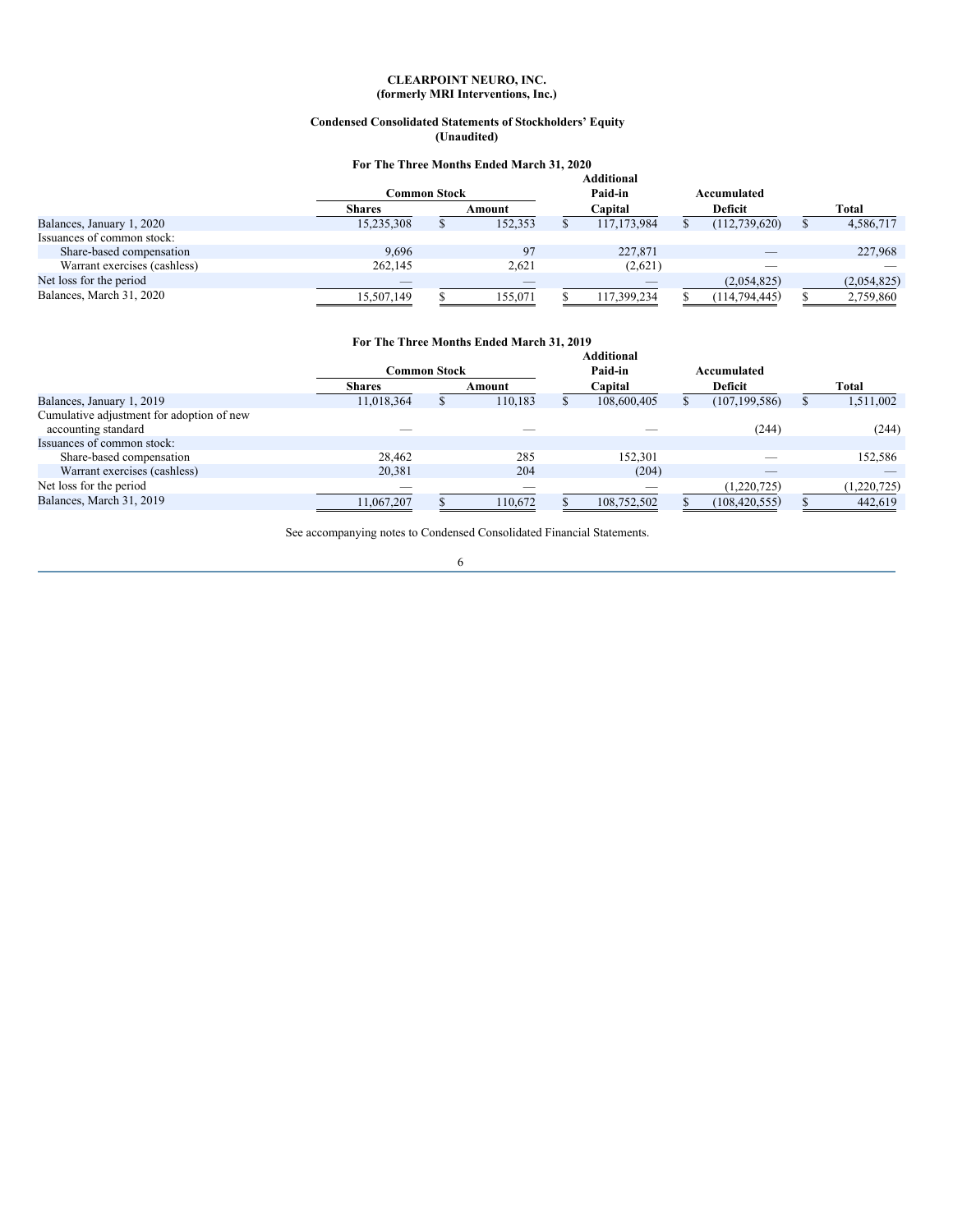### **CLEARPOINT NEURO, INC. (formerly MRI Interventions, Inc.)**

### **Condensed Consolidated Statements of Cash Flows (Unaudited)**

<span id="page-6-0"></span>

|                                                                                                      | <b>For The Three Months Ended</b><br>March 31, |             |    |             |
|------------------------------------------------------------------------------------------------------|------------------------------------------------|-------------|----|-------------|
|                                                                                                      |                                                | 2020        |    | 2019        |
| Cash flows from operating activities:                                                                |                                                |             |    |             |
| Net loss                                                                                             | \$                                             | (2,054,825) | S  | (1,220,725) |
| Adjustments to reconcile net loss to net cash flows from operating activities:                       |                                                |             |    |             |
| Depreciation and amortization                                                                        |                                                | 57,972      |    | 34,640      |
| Share-based compensation                                                                             |                                                | 227,968     |    | 152,586     |
| Amortization of debt issuance costs and original issue discounts                                     |                                                | 787,403     |    | 169,179     |
| Amortization of lease rights of use, net of accretion in lease liabilities                           |                                                | 25,077      |    | 25,630      |
| Increase (decrease) in cash resulting from changes in:                                               |                                                |             |    |             |
| Accounts receivable                                                                                  |                                                | 105,051     |    | (32,901)    |
| Inventory, net                                                                                       |                                                | (365, 430)  |    | 47,824      |
| Prepaid expenses and other current assets                                                            |                                                | 168,798     |    | 14,108      |
| Other assets                                                                                         |                                                | 70,135      |    | 11,899      |
| Accounts payable and accrued expenses                                                                |                                                | (161, 074)  |    | (148, 562)  |
| Accrued interest                                                                                     |                                                | (959, 661)  |    | 34,625      |
| Lease liabilities                                                                                    |                                                | (23,019)    |    | (26, 289)   |
| Deferred revenue                                                                                     |                                                | (208, 791)  |    | 328,523     |
| Net cash flows from operating activities                                                             |                                                | (2,330,396) |    | (609, 463)  |
| Cash flows from investing activities:                                                                |                                                |             |    |             |
| Acquisition of licensing rights                                                                      |                                                | (441, 341)  |    |             |
| Net cash flows from investing activities                                                             |                                                | (441, 341)  |    |             |
| Cash flows from financing activities:                                                                |                                                |             |    |             |
| Proceeds from issuance of 2020 senior secured convertible notes, net of financing costs and discount |                                                | 16,890,000  |    |             |
| Repayment of 2010 junior secured notes payable                                                       |                                                | (2,837,656) |    |             |
| Net cash flows from financing activities                                                             |                                                | 14,052,344  |    |             |
| Net change in cash and cash equivalents                                                              |                                                | 11,280,607  |    | (609, 463)  |
| Cash and cash equivalents, beginning of period                                                       |                                                | 5,695,722   |    | 3,101,133   |
| Cash and cash equivalents, end of period                                                             |                                                | 16,976,329  | S  | 2,491,670   |
|                                                                                                      |                                                |             |    |             |
| <b>SUPPLEMENTAL CASH FLOW INFORMATION</b>                                                            |                                                |             |    |             |
| Cash paid for:                                                                                       |                                                |             |    |             |
| Income taxes                                                                                         | \$                                             |             | \$ |             |

## **NON-CASH TRANSACTIONS**:

· On January 1, 2019, the Company adopted the provisions of Topic 842 within the Accounting Standards Codification, which resulted in the establishment of operating lease right-of-use assets and operating lease liabilities, each in the aggregate amount of \$480,395 (see Note 6).

Interest  $\frac{1}{3}$  1,043,371  $\frac{1}{3}$  291,032

- · During the three months ended March 31, 2020 Company recorded net sales of ClearPoint reusable components having an aggregate net book value of \$29,564 that had previously been transferred from inventory to loaned systems, which are included in property and equipment in the accompanying condensed consolidated balance sheets. During the three months ended March 31, 2019, the Company recorded net transfers of ClearPoint reusable components having an aggregate net book value of \$155,717 from loaned systems to inventory.
- In connection with its issuance of the 2020 Secured Notes (see Note 1), the Company incurred financing costs of \$132,129 that are included in accounts payable at March 31, 2020.

See accompanying notes to Condensed Consolidated Financial Statements.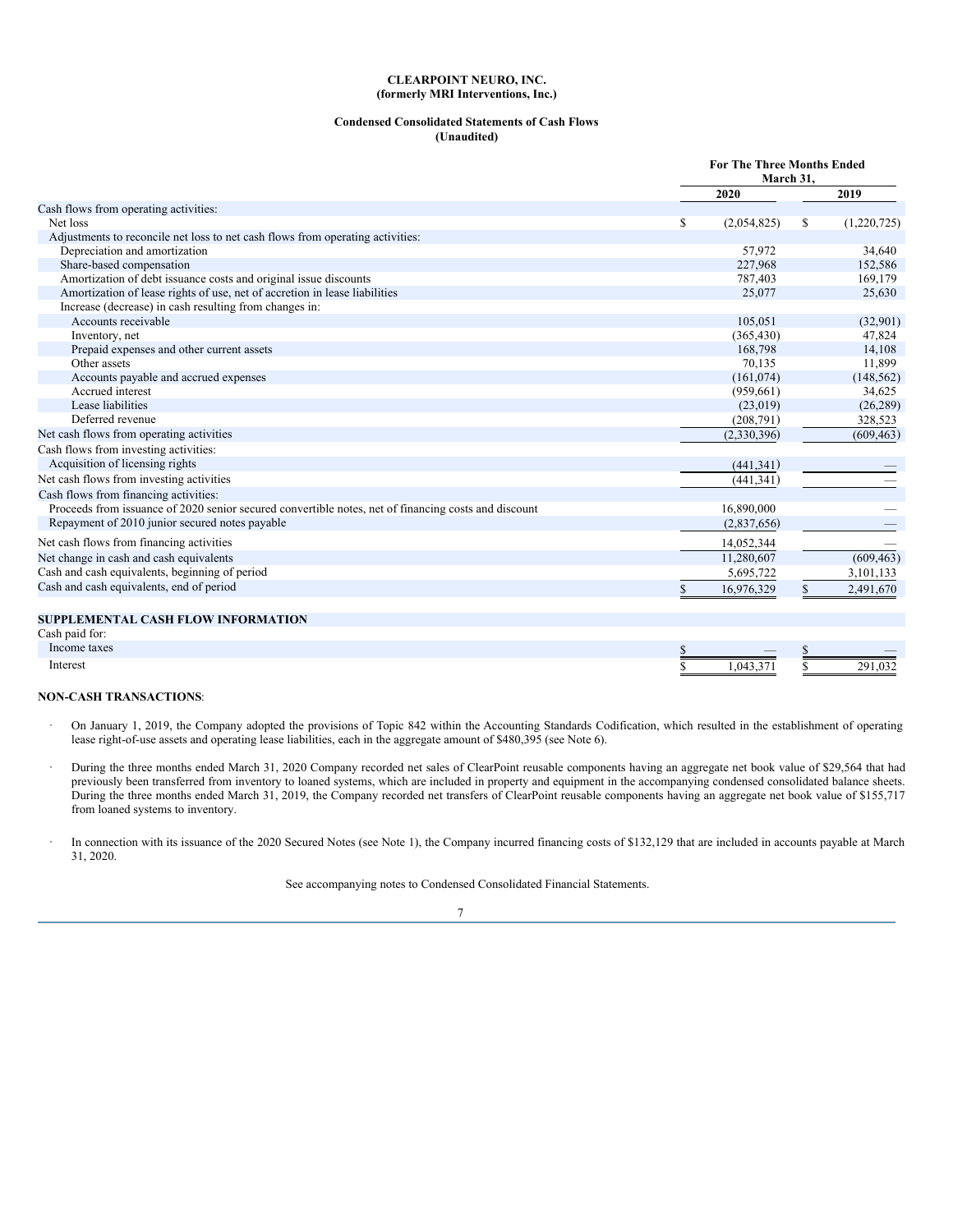## **ClearPoint Neuro, Inc. (formerly MRI Interventions, Inc.)**

## **Notes to Condensed Consolidated Financial Statements (Unaudited)**

## <span id="page-7-0"></span>**1. Description of the Business and Financial Condition**

ClearPoint Neuro, Inc. (the "Company") is a medical device company focused on the development and commercialization of technology that enables physicians to see inside the brain and heart using direct, intra-procedural magnetic resonance imaging ("MRI") guidance while performing minimally invasive surgical procedures.

The Company's ClearPoint<sup>®</sup> system, an integrated system comprised of capital equipment and disposable products, is designed to allow minimally invasive procedures in the brain to be performed in an MRI suite. The Company received 510(k) clearance from the U.S. Food and Drug Administration ("FDA") in 2010 to market the ClearPoint system in the United States for general neurological interventional procedures. The Company's ClearTrace® system is a product candidate that is designed to allow catheterbased minimally invasive procedures in the heart to be performed in an MRI suite. Although still a product candidate, the Company has reduced its efforts to commercialize the ClearTrace system.

On February 12, 2020, the Company changed its corporate name from MRI Interventions, Inc. to ClearPoint Neuro, Inc., pursuant to a Certificate of Amendment to the Company's Amended and Restated Certificate of Incorporation filed with the Secretary of State of the State of Delaware. In addition, effective as of February 12, 2020, the Company's Board of Directors adopted the Second and Amended Restated Bylaws, to reflect the name change of the Company. No other changes were made to the Company's certificate of incorporation or bylaws. In connection with the Company's name change, effective as of the opening of trading on February 12, 2020, the Company's shares of common stock are trading on the Nasdaq Capital Market under the symbol "CLPT."

## *COVID-19*

On March 11, 2020, the World Health Organization characterized the spread of a novel strain of coronavirus ("COVID-19") as a global pandemic, and on March 13, 2020, the President of the United States proclaimed that the COVID-19 outbreak in the United States constituted a national emergency. Continued widespread infection in the United States is a possibility. Extraordinary actions have been taken by federal, state and local governmental authorities to combat the spread of COVID-19, including issuance of "stay-at-home" directives and similar mandates for many individuals to substantially restrict daily activities and for many businesses to curtail or cease normal operations. These measures, while intended to protect human life, have led to reduced economic activity, including the postponement or cancellation of elective surgical procedures, which historically have represented approximately 80% of the number of surgical procedures using the Company's ClearPoint system. The rapid development and fluidity of the situation precludes any prediction as to the ultimate impact COVID-19 will have on the Company's business, financial condition, results of operation and cash flows, which will depend largely on future developments directly or indirectly relating to the duration and scope of the COVID-19 outbreak in the United States.

### *Liquidity*

The Company has incurred net losses since its inception which has resulted in a cumulative deficit at March 31, 2020 of \$115 million. In addition, the Company's use of cash from operations amounted to \$2.3 million for the three months ended March 31, 2020 and \$2.8 million for the year ended December 31, 2019. Since its inception, the Company has financed its operations principally from the sale of equity securities, the issuance of notes payable, product and service contracts and license arrangements.

As discussed in Note 7, in May 2019, the Company entered into a Securities Purchase Agreement with certain accredited investors under which such investors purchased 2,426,455 shares of the Company's common stock at \$3.10 per share (the "2019 PIPE), resulting in proceeds of approximately \$7.5 million, before deducting offering expenses aggregating approximately \$94,000.

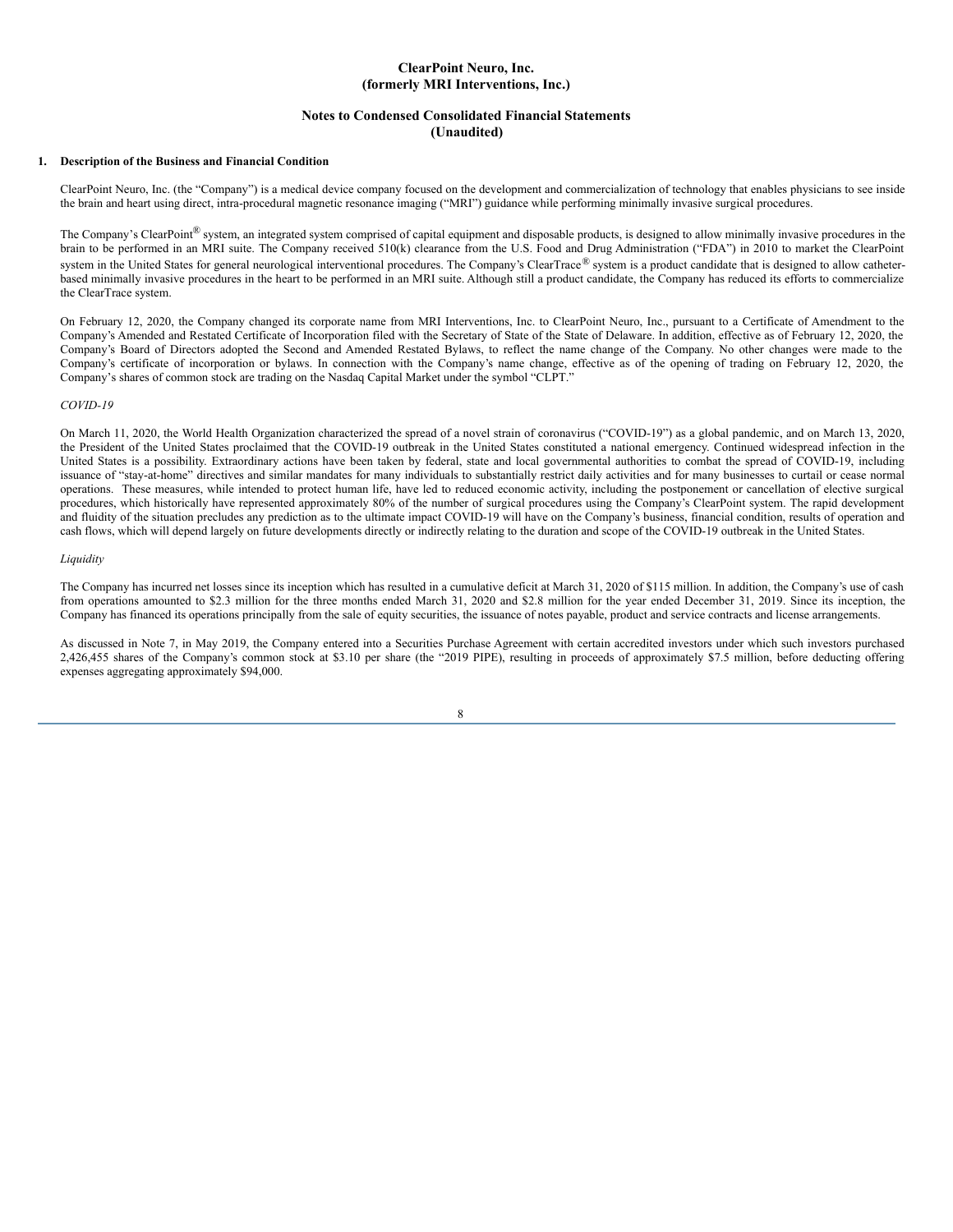In addition, as discussed in Note 5, in January 2020, the Company entered into a Securities Purchase Agreement with two investors under which the Company issued to such investors an aggregate principal amount of \$17.5 million of floating rate secured convertible notes (the "2020 Secured Notes"), resulting in proceeds, net of financing costs paid and payable, and a commitment fee paid to one of the investors, of approximately \$16.8 million. From the net proceeds received from the issuance of the 2020 Secured Notes, which have a five-year term, the Company repaid and retired the 2010 Junior Secured Notes Payable (the "2010 Secured Notes") that otherwise would have matured in October and November 2020.

Also, as discussed in Note 8, in April 2020, the Company received \$896,000 in proceeds through a loan funded under the Payroll Protection Program as part of the CARES Act. Management's plan during the period in which the Company is affected by the COVID-19 pandemic is to retain the Company's employee base and, pending the ultimate duration and impact of the COVID-19 pandemic and by using the funds for the purposes described under the terms of the loan, consider whether to repay the loan in conformity with its terms or request that all or a portion of the loan, as applicable under its terms, be ultimately forgiven. However there is no assurance that the Company would be successful in obtaining such forgiveness.

Based on the foregoing, in management's opinion, cash and cash equivalent balances at March 31, 2020, when combined with the proceeds from issuance of the 2020 Secured Notes (after repayment of the 2010 Secured Notes) and receipt of the proceeds from the loan funded under the Payroll Protection Program, are sufficient to support the Company's operations and meet its obligations for at least the next twelve months.

#### **2. Basis of Presentation and Summary of Significant Accounting Policies**

### *Basis of Presentation and Use of Estimates*

In the opinion of management, the accompanying unaudited condensed consolidated financial statements have been prepared on a basis consistent with the Company's December 31, 2019 audited consolidated financial statements, and include all adjustments, consisting of only normal recurring adjustments, necessary to fairly state the information set forth therein. These condensed consolidated financial statements have been prepared in accordance with United States Securities and Exchange Commission ("SEC") rules for interim financial information, and, therefore, omit certain information and footnote disclosures necessary to present such statements in accordance with generally accepted accounting principles in the U.S. ("GAAP"). The preparation of these condensed consolidated financial statements in conformity with GAAP requires management to make estimates and assumptions that affect the reported amounts of assets, liabilities, revenues, expenses and the related disclosures at the date of the financial statements and during the reporting period. Actual results could materially differ from these estimates. These condensed consolidated financial statements should be read in conjunction with the audited consolidated financial statements and notes thereto included in the Company's 2019 Form 10-K. The accompanying condensed consolidated balance sheet as of December 31, 2019 has been derived from the audited consolidated financial statements at that date but does not include all information and footnotes required by GAAP for a complete set of financial statements. The results of operations for the three months ended March 31, 2020 may not be indicative of the results to be expected for the entire year or any future periods.

#### *Inventory*

Inventory is carried at the lower of cost (first-in, first-out method) or net realizable value. Items in inventory relate predominantly to the Company's ClearPoint system. Software license inventory related to ClearPoint systems undergoing on-site customer evaluation is included in inventory in the accompanying condensed consolidated balance sheets. All other software license inventory is classified as a non-current asset. The Company periodically reviews its inventory for obsolete items and provides a reserve upon identification of potential obsolete items.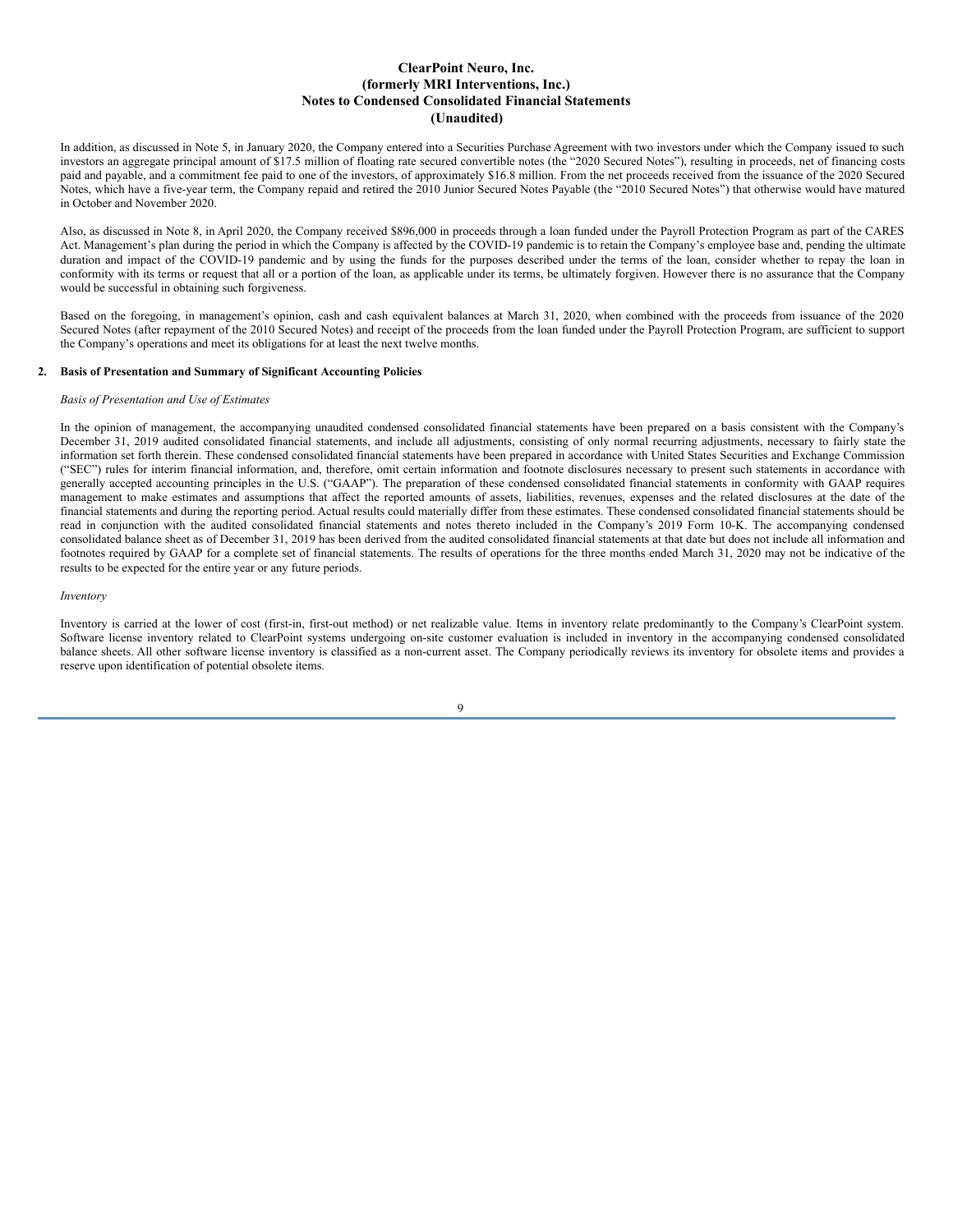#### *Intangible Assets*

In June 2019 and February 2020, the Company entered into license agreements that provide rights to the Company for the development and commercialization of products in the functional neurosurgery field. Under the terms of those certain license agreements, the Company paid an aggregate \$591,341 to the licensors upon execution of the license agreements for access to the underlying technologies and will make future payments based on the achievement of regulatory and commercialization milestones as defined in the license agreements.

In conformity with Accounting Standards Codification Section 350, "Intangibles – Goodwill and Other," the Company amortizes its investment in the license rights described above over an expected useful life of five years.

### *Revenue Recognition*

The Company's revenues are comprised primarily of: (1) product revenues resulting from the sale of functional neurosurgical products, and drug delivery and biologic products; (2) product revenues resulting from the sale of ClearPoint capital equipment; (3) revenues resulting from the rental, service, installation, training and shipping related to ClearPoint capital equipment; and (4) clinical case support revenues in connection with customer-sponsored clinical trials. The Company recognizes revenue when control of the Company's products and services is transferred to its customers in an amount that reflects the consideration the Company expects to receive from its customers in exchange for those products and services. This process involves identifying the contract with a customer, determining the performance obligations in the contract, determining the contract price, allocating the contract price to the distinct performance obligations in the contract, and recognizing revenue when the performance obligations have been satisfied. A performance obligation is considered distinct from other obligations in a contract when it provides a benefit to the customer either on its own or together with other resources that are readily available to the customer and is separately identified in the contract. The Company considers a performance obligation satisfied once it has transferred control of a good or service to the customer, meaning the customer has the ability to use and obtain the benefit of the good or service. The Company recognizes revenue for satisfied performance obligations only when it determines there are no uncertainties regarding payment terms or transfer of control.

### *Lines of Business; Timing of Revenue Recognition*

- Functional neurosurgery product, biologics and drug delivery systems product, and therapy product sales: Revenues from the sale of functional neurosurgery products (consisting of disposable products sold commercially and related to cases utilizing the Company's ClearPoint system), biologics and drug delivery systems (consisting primarily of disposable products related to customer-sponsored clinical trials utilizing the ClearPoint system), and therapy products (consisting primarily of disposable laser-related products used in non-neurosurgical procedures), are generally based on customer purchase orders, the predominance of which require delivery within one week of the order having been placed, and are recognized at the point in time of delivery to the customer, which is the point at which legal title, and risks and rewards of ownership, along with physical possession, transfer to the customer.
- · *Capital equipment sales*
	- o *Capital equipment sales preceded by evaluation periods:* The predominance of capital equipment sales (consisting of integrated computer hardware and software that are integral components of the Company's ClearPoint system) are preceded by customer evaluation periods of generally 90 days. During these evaluation periods, installation of, and training of customer personnel on, the systems have been completed and the systems have been in operation. Accordingly, revenue from capital equipment sales following such evaluation periods is recognized at the point in time the Company is in receipt of an executed purchase agreement or purchase order.
	- o *Capital equipment sales not preceded by evaluation periods:*Revenue from sales of capital equipment not having been preceded by an evaluation period is recognized at the point in time that the equipment has been delivered to the customer.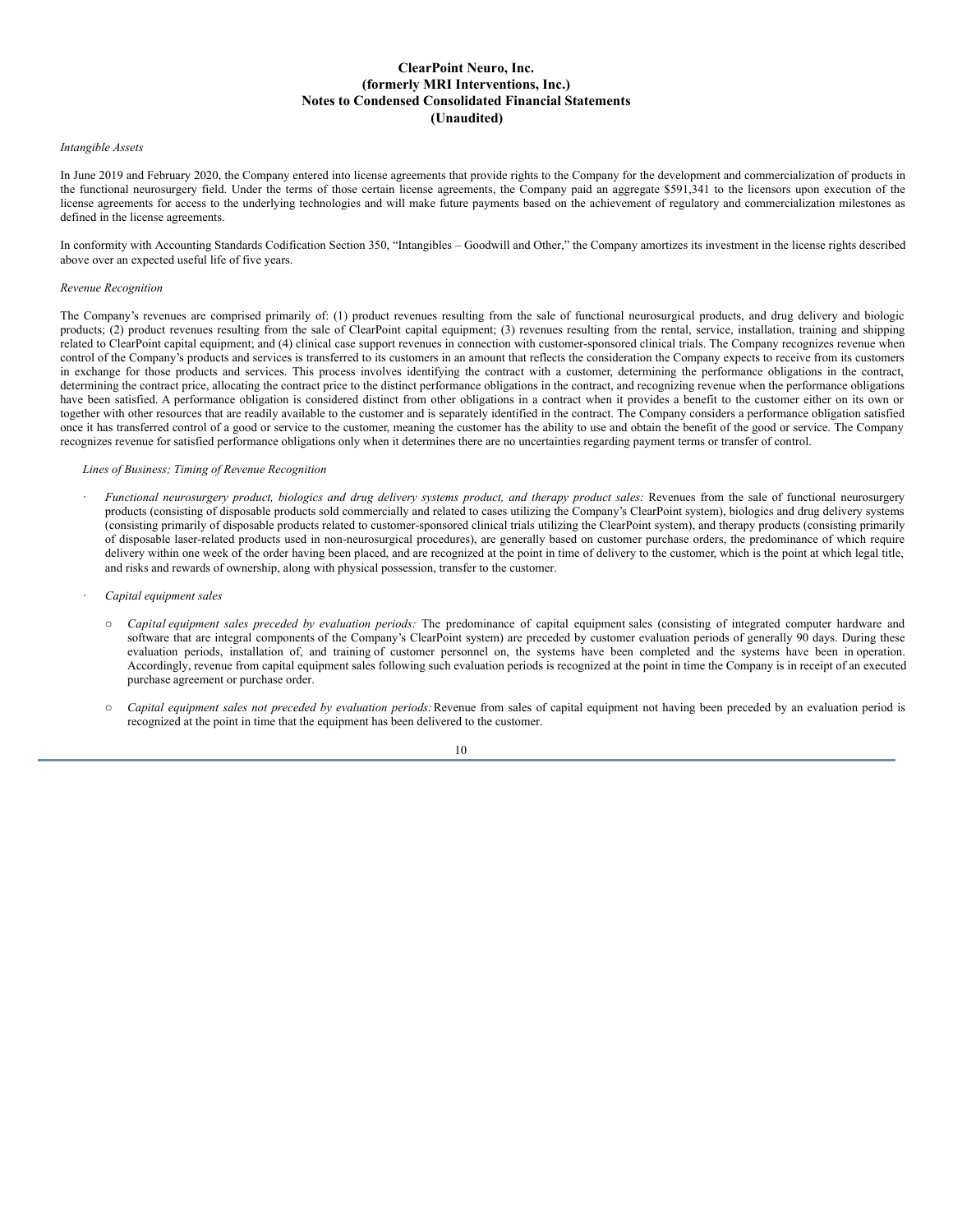For both types of capital equipment sales described above, the Company's determination of the point in time at which to recognize revenue represents that point at which the customer has legal title, physical possession, and the risks and rewards of ownership, and the Company has a present right to payment.

- · *Functional neurosurgery and related services:* Revenues from functional neurosurgery and related services are recognized over the period of time such services are rendered.
- · *Biologics and drug delivery services:*
	- O Outsourced recruitment and/or designation of a clinical services liaison between Company and its customer: The Company recognizes revenue at the point in time that the liaison is either recruited or designated, which is the point at which the customer is able to direct, and obtain benefit from, use of the liaison. The Company made this determination based on the decision made by the customer to outsource this function to the Company, rather than to incur its own recruiting costs. Upon such recruitment or designation, the liaison becomes the customer's outsourced clinical support services coordinator.
	- o *Outsourced technical clinical support of cases performed pursuant to customer-sponsored clinical trials:*
		- § *Service Access Fees:* For contracts in which the Company receives a periodic fixed fee, irrespective of the number of cases attended by Company personnel during such periods, revenue is recognized ratably over the period covered by such fees. A time-elapsed output method is used for such fees because the Company transfers control evenly by providing a stand-ready service.
		- § *Procedure-Based Fees:* The Company recognizes revenue at the point in time a case is attended by Company personnel.
	- o *Therapy services:* The Company recognizes revenue for such services at the point in time that the performance obligation has been satisfied.
- · *Capital equipment-related services:*
	- o *Rental and equipment service:* Revenue from rental of ClearPoint capital equipment is recognized ratably on a monthly basis over the term of the rental agreement, which is less than one year. Revenue from service of ClearPoint capital equipment previously sold to customers is based on agreements with terms ranging from one to three years and revenue is recognized ratably on a monthly basis over the term of the service agreement. A time-elapsed output method is used for rental and service revenues because the Company transfers control evenly by providing a stand-ready service.
	- o *Installation, training and shipping:* Consistent with the Company's recognition of revenue for capital equipment sales as described above, fees for installation, training and shipping in connection with sales of capital equipment that have been preceded by customer evaluation periods are recognized as revenue at the point in time the Company is in receipt of an executed purchase order for the equipment. Installation, training and shipping fees related to capital equipment sales not having been preceded by an evaluation period are recognized as revenue at the point in time that the related services are performed.

The Company operates in one industry segment, and substantially all its sales are to U.S.-based customers.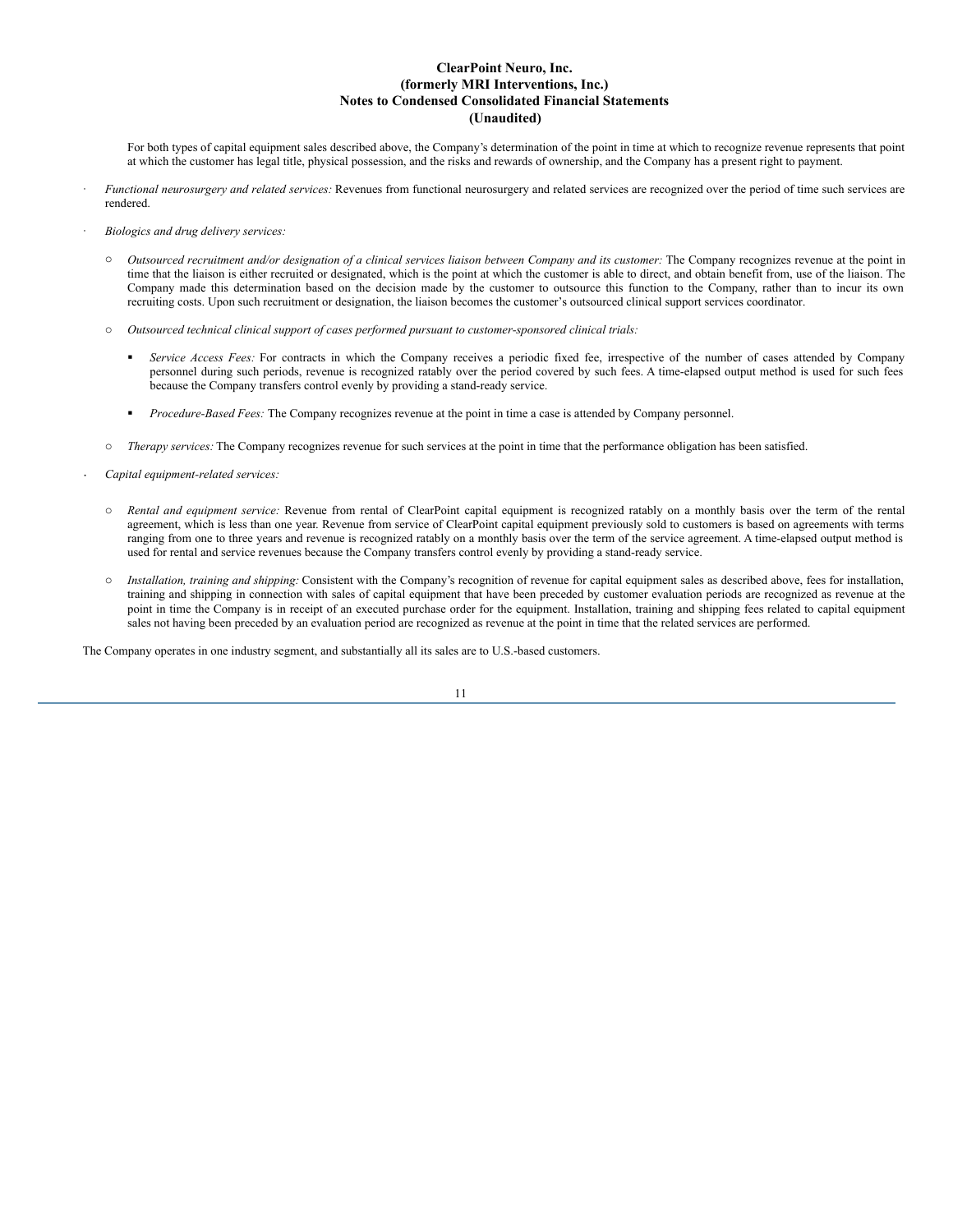Payment terms under contracts with customers generally are in a range of 30-60 days after the customers' receipt of the Company's invoices.

The Company provides a one-year warranty on its functional neurosurgery products, biologics and drug delivery systems products, and capital equipment products that are not otherwise covered by a third-party manufacturer's warranty. The Company's contracts with customers do not provide for a right of return other than for product defects.

See Note 3 for additional information regarding revenue recognition.

*Net Loss Per Share*

The Company computes net loss per share using the weighted-average number of common shares outstanding during the period. Basic and diluted net loss per share are the same because the conversion, exercise or issuance of all potential common stock equivalents, which comprise the entire amount of the Company's outstanding common stock options and warrants as described in Note 7, would be anti-dilutive.

## *Concentration Risks and Other Risks and Uncertainties*

Financial instruments that potentially subject the Company to significant concentrations of credit risk consist primarily of cash and cash equivalents and accounts receivable. The Company holds its cash and cash equivalents on deposit with financial institutions in the U.S. insured by the Federal Deposit Insurance Corporation. At March 31, 2020, the Company had approximately \$7.8 million in bank balances that were in excess of the insured limits.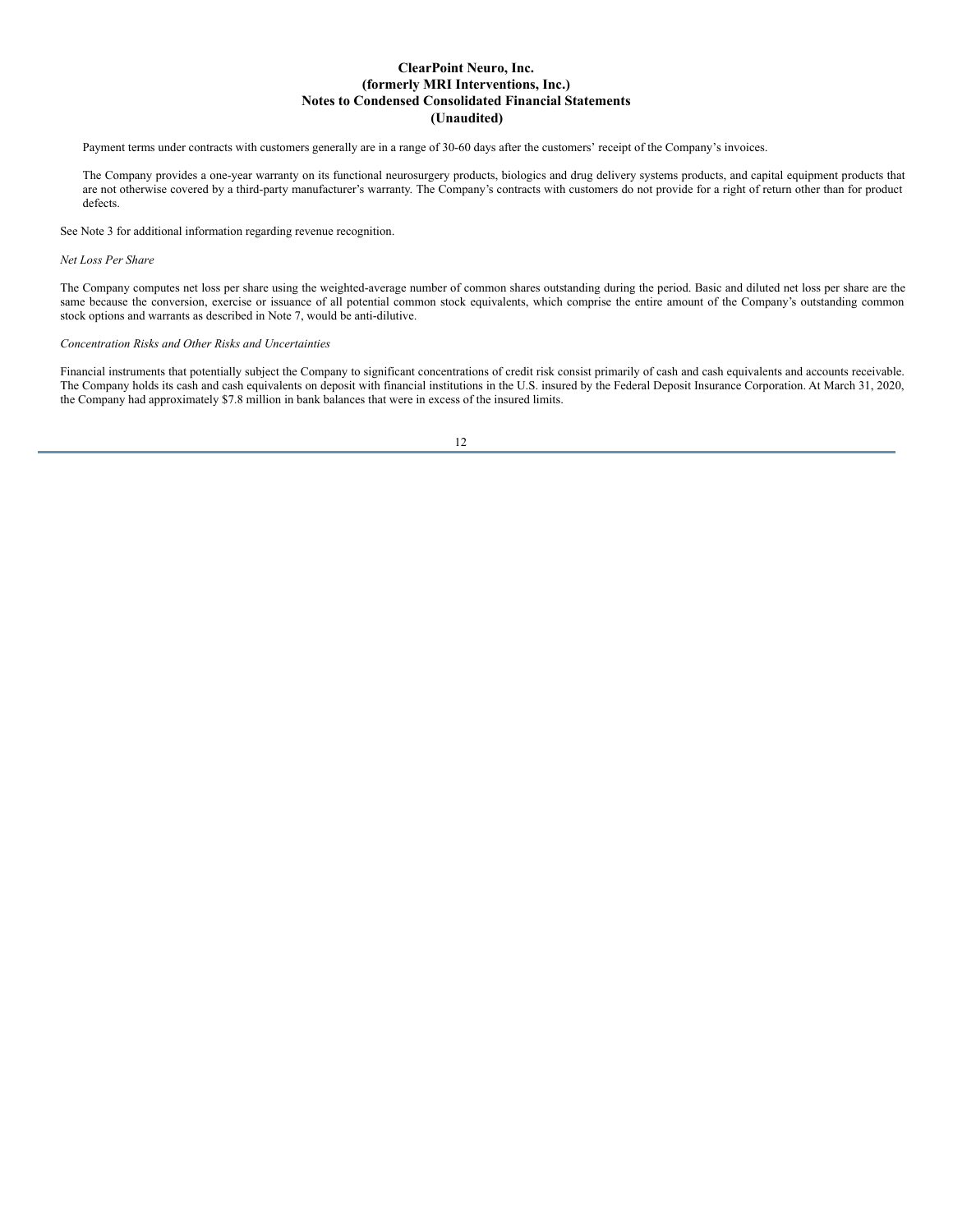Information with respect to accounts receivable from those customers who comprised more than 10% of accounts receivable at March 31, 2020 and December 31, 2019 is as follows:

|              | March 31,<br><b>2020</b> | December 31,<br>2019 |
|--------------|--------------------------|----------------------|
| Customer – 1 | 14%                      | 12%                  |

Information with respect to customers that accounted for sales in excess of 10% of total sales in the three-month periods ended March 31, 2020 and 2019 is as follows:

|                       | March 31, |      |
|-----------------------|-----------|------|
|                       | 2020      | 2019 |
| $\text{Customer} - 1$ | 28%       | 15%  |

Prior to granting credit, the Company performs credit evaluations of its customers' financial condition, and generally does not require collateral from its customers. The Company will provide an allowance for doubtful accounts when collections become doubtful. The allowance for doubtful accounts at March 31, 2020 and December 31, 2019 was approximately \$27,000 and \$29,000, respectively.

The Company is subject to risks common to emerging companies in the medical device industry, including, but not limited to: new technological innovations; acceptance and competitiveness of its products; dependence on key personnel; dependence on key suppliers; changes in general economic conditions and interest rates; protection of proprietary technology; compliance with changing government regulations; uncertainty of widespread market acceptance of products; access to credit for capital purchases by customers; and product liability claims. Certain components used in manufacturing have relatively few alternative sources of supply and establishing additional or replacement suppliers for such components cannot be accomplished quickly. The inability of any of these suppliers to fulfill the Company's supply requirements may negatively impact future operating results.

## **3. Revenue Recognition**

*Revenue by Service Line*

|                             | Three Months Ended March 31, |              |                          |
|-----------------------------|------------------------------|--------------|--------------------------|
|                             | 2020                         |              | 2019                     |
| Products:                   |                              |              |                          |
| Disposable products:        |                              |              |                          |
| Functional neurosurgery     | \$<br>1,684,937              | <sup>S</sup> | 1,604,645                |
| Biologics and drug delivery | 172,846                      |              | 284,910                  |
| Therapy                     | 57,500                       |              | $\overline{\phantom{a}}$ |
| Capital equipment           | 188,101                      |              | 274,399                  |
| Total product revenue       | 2,103,384                    |              | 2,163,953                |
| Services:                   |                              |              |                          |
| Capital equipment and other | 156,495                      |              | 211,202                  |
| Biologics and drug delivery | 855,714                      |              | 97,362                   |
| Total service revenue       | 1,012,209                    |              | 308,564                  |
| Total revenue               | 3,115,593                    |              | 2,472,517                |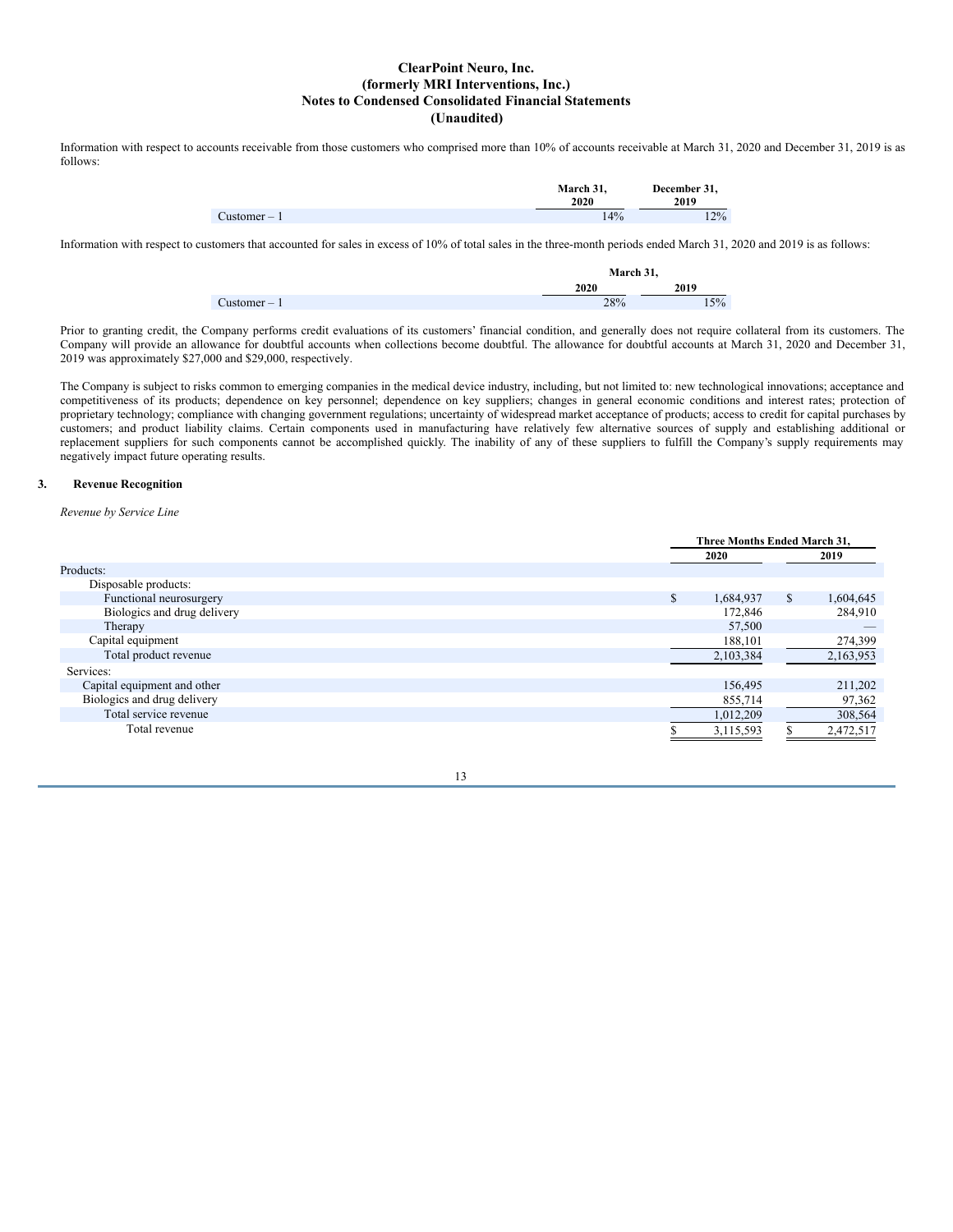#### *Contract Balances*

- · *Contract assets* Substantially all the Company's contracts with customers are based on customer-issued purchase orders for distinct products or services. Customers are billed upon delivery of such products or services, and the related contract assets comprise the accounts receivable balances included in the accompanying condensed consolidated balance sheets.
- · *Contract liabilities –* The Company generally bills and collects capital equipment-related service fees at the inception of the service agreements, which have terms ranging from one to three years. The unearned portion of such service fees are classified as deferred revenue.
	- During the three months ended March 31, 2020, the Company recognized capital equipment-related service revenue of approximately \$121,000, which was previously included in deferred revenue in the accompanying condensed consolidated balance sheet at December 31, 2019.

In September 2019, the Company entered into a Development Services Agreement with a customer under which the Company was entitled to bill the customer for an upfront payment of \$127,600, of which \$83,000 and \$102,000 are included in deferred revenue in the accompanying March 31, 2020 and December 31, 2019 condensed consolidated balance sheets, respectively.

Also, in September 2019, the Company entered into a Letter of Intent, followed by a related Statement of Work (together with the Letter of Intent, the "Project Documents") in November 2019, with a customer which is a stockholder and whose Chief Operating Officer is a member of the Company's Board of Directors, to commence a product development project. Under the terms of the Project Documents, the Company was entitled to bill the customer for: (a) an upfront, nonrefundable payment of \$500,000; and (b) quarterly service fees of \$500,000 commencing in the fourth quarter of 2019. In February 2020, the Company entered into a Supply Agreement and a Statement of Work (the "European SOW") with a European affiliate of the customer. Under the terms of the European SOW, the Company was entitled to bill the customer on a quarterly basis, commencing in the first quarter of 2020, for service fees of \$250,000. The Company recognizes as revenue each of the upfront payments described in this paragraph in proportional relationship to the transaction prices of the performance obligations contained in the related agreements, and recognizes as revenue the quarterly service fees described in this paragraph as stand-by services beginning in the quarter such services commenced. Based on the foregoing, approximately \$464,000 and \$625,000 of the aggregate amount of all the payments described in this paragraph were included in deferred revenue in the accompanying condensed consolidated balance sheets at March 31, 2020 and December 31, 2019, respectively.

The Company offers an upgraded version of its software at no additional charge to customers purchasing a three-year systems service agreement. The transaction prices of the software and the service agreement are determined through an allocation of the service agreement price based on the standalone prices of the software and the service agreements. The transaction price of the software is recognized as revenue upon its installation and comprised approximately \$149,000 and \$172,000 of unbilled accounts receivable at March 31, 2020 and December 31, 2019, respectively.

#### *Remaining Performance Obligations*

The Company's contracts with customers, other than capital equipment-related service agreements discussed below, are predominantly of terms less than one year. Accordingly, the transaction price of remaining performance obligations related to such contracts at March 31, 2020 are not material.

Revenue with respect to remaining performance obligations related to capital equipment-related service agreements with original terms in excess of one year and the upfront payments discussed under the heading "Contract Balances" above amounted to approximately \$992,000 at March 31, 2020. The Company expects to recognize this revenue within the next three years.

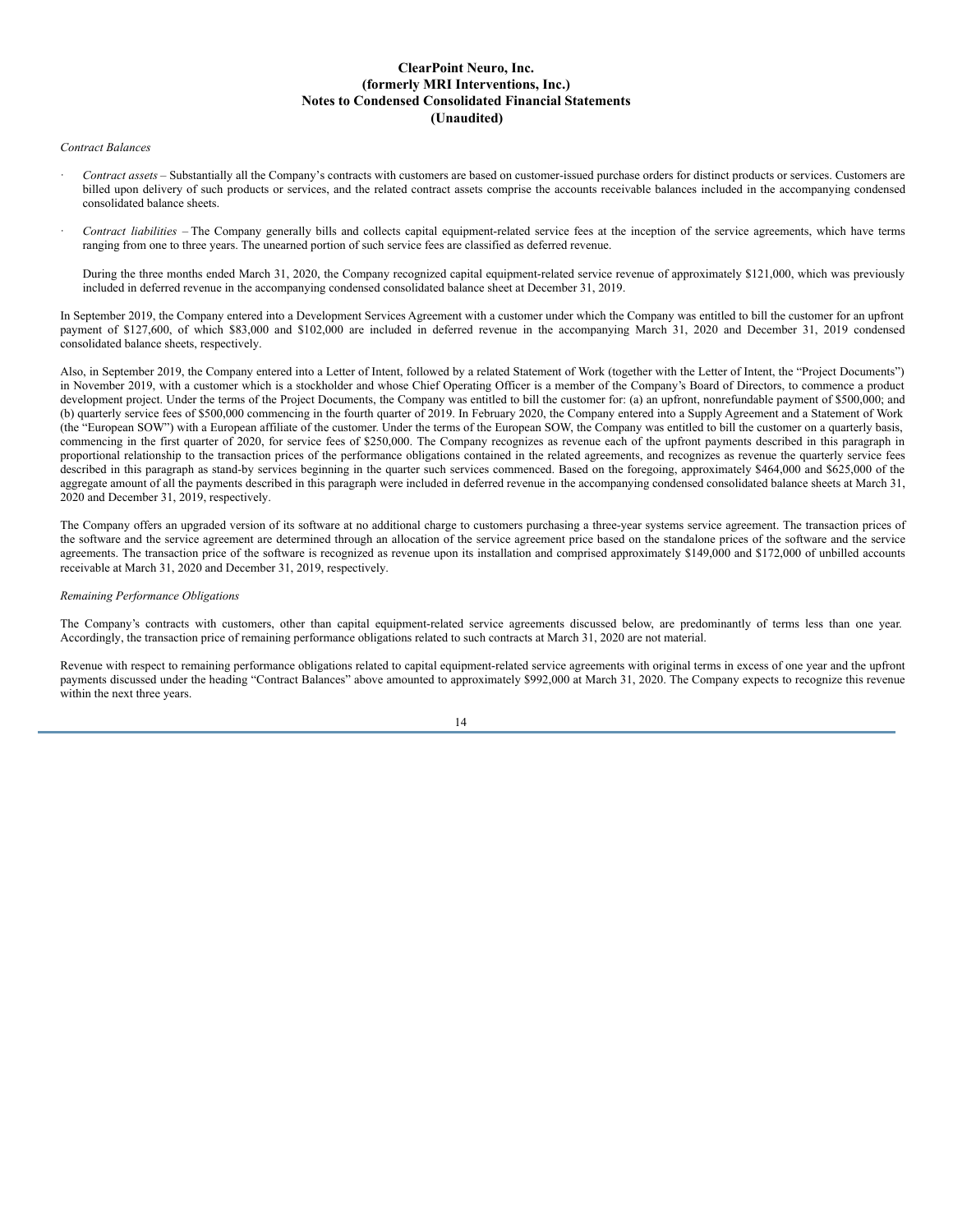### **4. Inventory**

Inventory consists of the following as of:

|                                            | March 31,<br>2020 | December 31,<br>2019 |           |  |
|--------------------------------------------|-------------------|----------------------|-----------|--|
| Raw materials and work in process          | 1,685,035         |                      | 1,495,190 |  |
| Software licenses                          | 245,000           |                      | 332,500   |  |
| Finished goods                             | 1.720.247         |                      | 1,412,528 |  |
| Inventory, net, included in current assets | 3.650.282         |                      | 3,240,218 |  |
| Software licenses – non-current            | 489,300           |                      | 504,400   |  |
| Total                                      | 4.139.582         |                      | 3,744,618 |  |

### **5. Notes Payable**

#### *2020 Secured Notes*

On January 29, 2020 (the "Closing Date"), the Company completed a financing transaction (the "2020 Financing Transaction") with two investors (the "2020 Convertible Noteholders"), whereby the Company issued an aggregate principal amount of \$17,500,000 of the 2020 Secured Notes pursuant to a Securities Purchase Agreement (the "SPA") dated January 11, 2020. Unless earlier converted or redeemed, the 2020 Secured Notes will mature on the fifth anniversary of the Closing Date, and bear interest at a rate equal to the sum of (i) the greater of (x) the three (3)-month London Interbank Offered Rate ("LIBOR") and (y) two percent (2%), plus (ii) a margin of 2% on the outstanding balance of the 2020 Secured Notes, payable quarterly on the first business day of each calendar quarter. The 2020 Secured Notes may not be pre-paid without the consent of the noteholder, provided that the Company must offer to pre-pay such other noteholder on the same terms and conditions. Prior to maturity, the 2020 Convertible Noteholders will have the right to convert all or any portion of the outstanding balance of their notes, including any accrued but unpaid interest, into shares of the Company's common stock at a conversion price of \$6.00 per share, subject to certain adjustments as set forth in the 2020 Secured Notes. The 2020 Secured Notes are collateralized by all the assets of the Company.

Pursuant to the terms and subject to the conditions of the SPA, at any time on or prior to January 11, 2022, the Company shall have the right, but not the obligation, to request that one of the 2020 Convertible Noteholders purchase an additional \$5,000,000 in aggregate principal amount of Second Closing Notes (as defined in the SPA) and an additional \$10,000,000 in aggregate principal amount of additional Third Closing Notes (as defined in the SPA) (together, the "Additional Convertible Notes"), provided that such 2020 Convertible Noteholder has the right, but not the obligation, to purchase such notes. As of March 31, 2020, the Company had made no requests of the 2020 Convertible Noteholder to purchase any of the Additional Convertible Notes. The terms of the Additional Convertible Notes are the same as the terms of the 2020 Secured Notes, except that: (a) the Additional Convertible Notes would bear interest at a rate equal to the sum of (i) the greater of (x) the three (3)-month LIBOR and (y) 2%, plus (ii) a margin of 7% on their outstanding balance; and (b) only 70% of the Additional Convertible Notes' principal amount outstanding would be convertible into shares of the Company's common stock.

The carrying amount of the 2020 Secured Notes in the accompanying March 31, 2020 condensed consolidated balance sheet is presented net of: (a) financing costs, comprised of commissions and legal expenses, having an unamortized balance of \$428,826; and (b) a discount, comprised of a commitment fee paid to one of the 2020 Convertible Noteholders, having an unamortized balance amounting to \$290,973 at that date. The unamortized balance of the financing costs and the discount are charged to interest expense over the term of the 2020 Secured Notes under the effective interest method.

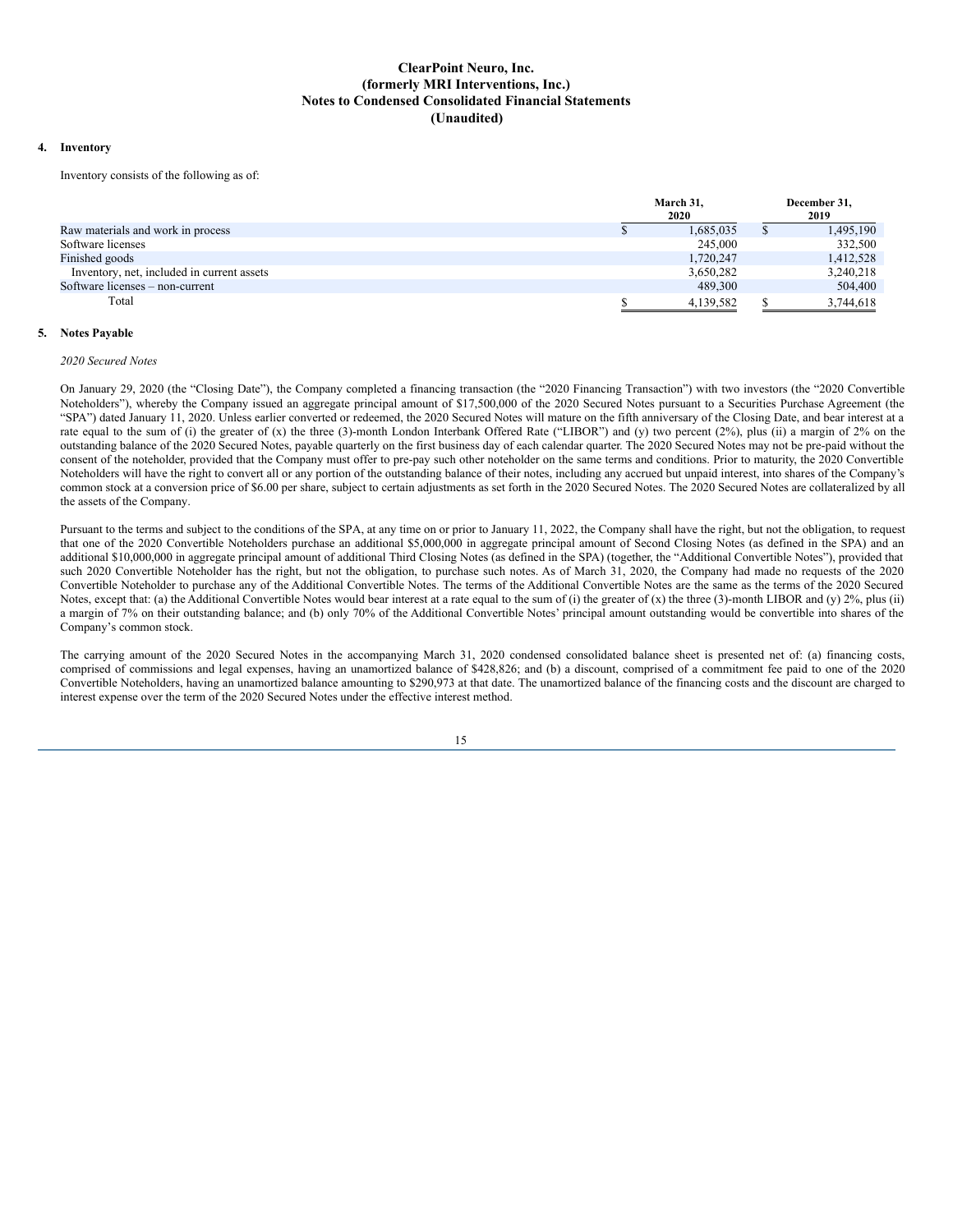An executive officer of one of the 2020 Convertible Noteholders is a member of the Company's Board of Directors, and, pursuant to the terms of the SPA and a Board Observer Agreement entered into by the other 2020 Convertible Noteholder and the Company, such 2020 Convertible Noteholder appointed an individual to attend and observe meetings of the Company's Board of Directors.

On January 27, 2020, as a condition to completion of the 2020 Financing Transaction, the Company entered into the Fourth Omnibus Amendment to the 2010 Secured Notes, whereby the 2010 Secured Notes were subordinated to the Company's obligations under the terms of the 2020 Secured Notes and the Additional Convertible Notes, as applicable. During the three months ended March 31, 2020, the Company repaid in full the aggregate outstanding principal amount of the 2010 Secured Notes, amounting to approximately \$2.8 million, which, along with the Company's payment of accrued interest amounting to approximately \$920,000, resulted in the full retirement of the 2010 Secured Notes.

### *2010 Secured Notes*

The indebtedness outstanding under the 2010 Secured Notes at December 31, 2019 was \$2.8 million. As discussed above, during the three months ended March 31, 2020, the Company repaid in full the aggregate outstanding principal amount of the 2010 Secured Notes, together with accrued interest. The Company's Chairman and one of the Company's officers held 2010 Secured Notes purchased at the date of original issuance having an aggregate principal balance of \$197,000.

The carrying amount of the 2010 Secured Notes in the accompanying December 31, 2019 condensed consolidated balance sheet is presented net of a discount, having an unamortized balance amounting to \$765,073 at that date, arising from shares issued to the noteholders at issuance of the 2010 Secured Notes. During the three months ended March 31, 2020, the unamortized balance of this discount was charged to interest expense upon the Company's repayment of the 2010 Secured Notes.

#### *Scheduled Notes Payable Maturities*

Scheduled principal payments as of March 31, 2020 with respect to notes payable are summarized as follows:

| <b>Years ending December 31,</b>               |            |
|------------------------------------------------|------------|
| 2020 - 2024                                    |            |
| Thereafter                                     | 17,500,000 |
| Total scheduled principal payments             | 17,500,000 |
| Less: Unamortized financing costs and discount | (719, 799) |
| Total                                          | 16,780,201 |

### **6. Leases**

The Company leases office space in Irvine, California that houses its headquarters and manufacturing facility under a non-cancellable operating lease. The lease term commenced on October 1, 2018 and expires in September 2023. The Company has the option to renew the lease for two additional periods of five years each. The Company also leases office space in Mississauga, Ontario, Canada for its software development personnel. The lease term commenced on August 1, 2018, is set to expire in July 2020, and provides for automatic one-year renewals at the Company's option. Both office leases are classified as operating leases in conformity with the provisions of Topic 842.

The lease costs included in general and administrative expenses were \$27,750 and \$27,468 for the three months ended March 31, 2020 and 2019, respectively.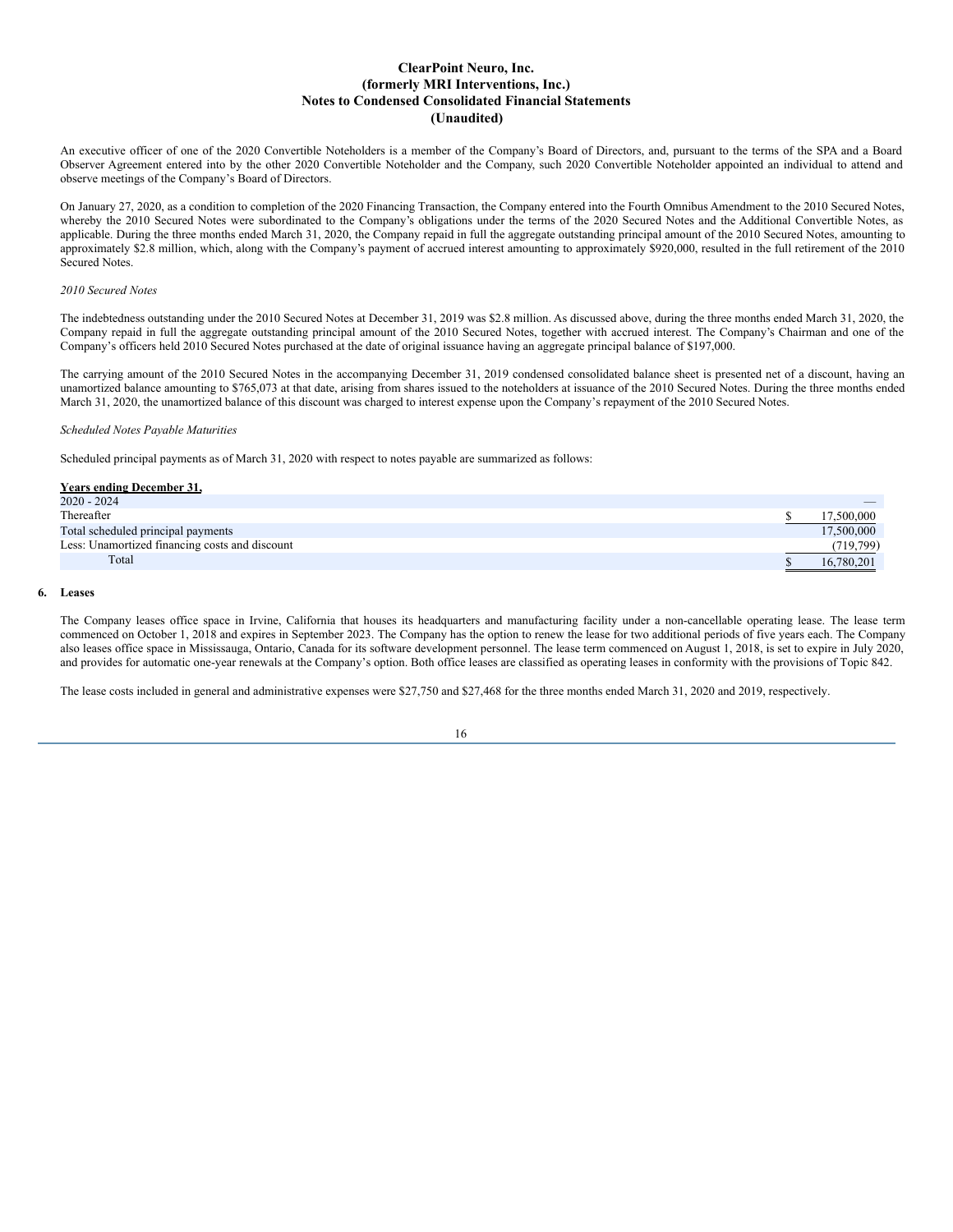### **7. Stockholders' Equity**

#### *2019 Private Placement*

On May 9, 2019, the Company entered into a Securities Purchase Agreement (the "Purchase Agreement") with certain accredited investors (collectively, the "Investors") for the private placement of 2,426,455 shares of the Company's common stock at \$3.10 per share. The Company received aggregate gross proceeds of approximately \$7.5 million, before deducting offering expenses aggregating approximately \$94,000.

The Purchase Agreement also contains representations and warranties by the Company and the Investors and covenants of the Company and the Investors (including indemnification from the Company in the event of breaches of its representations and warranties), certain information rights and other rights, obligations and restrictions, which the Company believes are customary for transactions of this type.

### *Issuance of Common Stock in Lieu of Cash Payments*

Under the terms of the Amended and Restated Non-Employee Director Compensation Plan, each compensated non-employee member of the Company's Board of Directors may elect to receive all or part of his or her director fees in shares of the Company's common stock. Director fees, whether paid in cash or in shares of common stock, are payable quarterly on the last day of each fiscal quarter. The number of shares of common stock issued to directors is determined by dividing the product of: (i)(a) the fees otherwise payable to each director in cash, times (b) the percentage of fees the director elected to receive in shares of common stock, by (ii) the volume weighted average price per share of common stock over the last five trading days of the quarter. The following is information regarding the number of shares issued to directors as payment for director fees in lieu of cash for the three months ended March 31, 2020 and 2019:

|                   | Three Months Ended March 31. |
|-------------------|------------------------------|
| 2020              | 2019                         |
| 0.721<br>9. I O I | 8.898                        |

#### *Stock Incentive Plans*

The Company has various share-based compensation plans and share-based compensatory contracts (collectively, the "Plans") under which it has granted share-based awards, such as stock grants, and incentive and non-qualified stock options, to employees, directors, consultants and advisors. Awards may be subject to a vesting schedule as set forth in individual award agreements. Certain of the Plans also have provided for cash-based performance bonus awards.

Since October 2017, the Company has granted share-based awards under the Company's Second Amended and Restated 2013 Incentive Compensation Plan (the "2013 Plan"). Under the 2013 Plan, a total of 1,956,250 shares of the Company's common stock are reserved for issuance. Of this amount, stock grants of 414,663 shares have been awarded and option grants, net of options exercised, terminated, expired or forfeited, of 1,080,679 shares were outstanding as of March 31, 2020. Accordingly, 460,908 shares remained available for grants under the 2013 Plan as of that date.

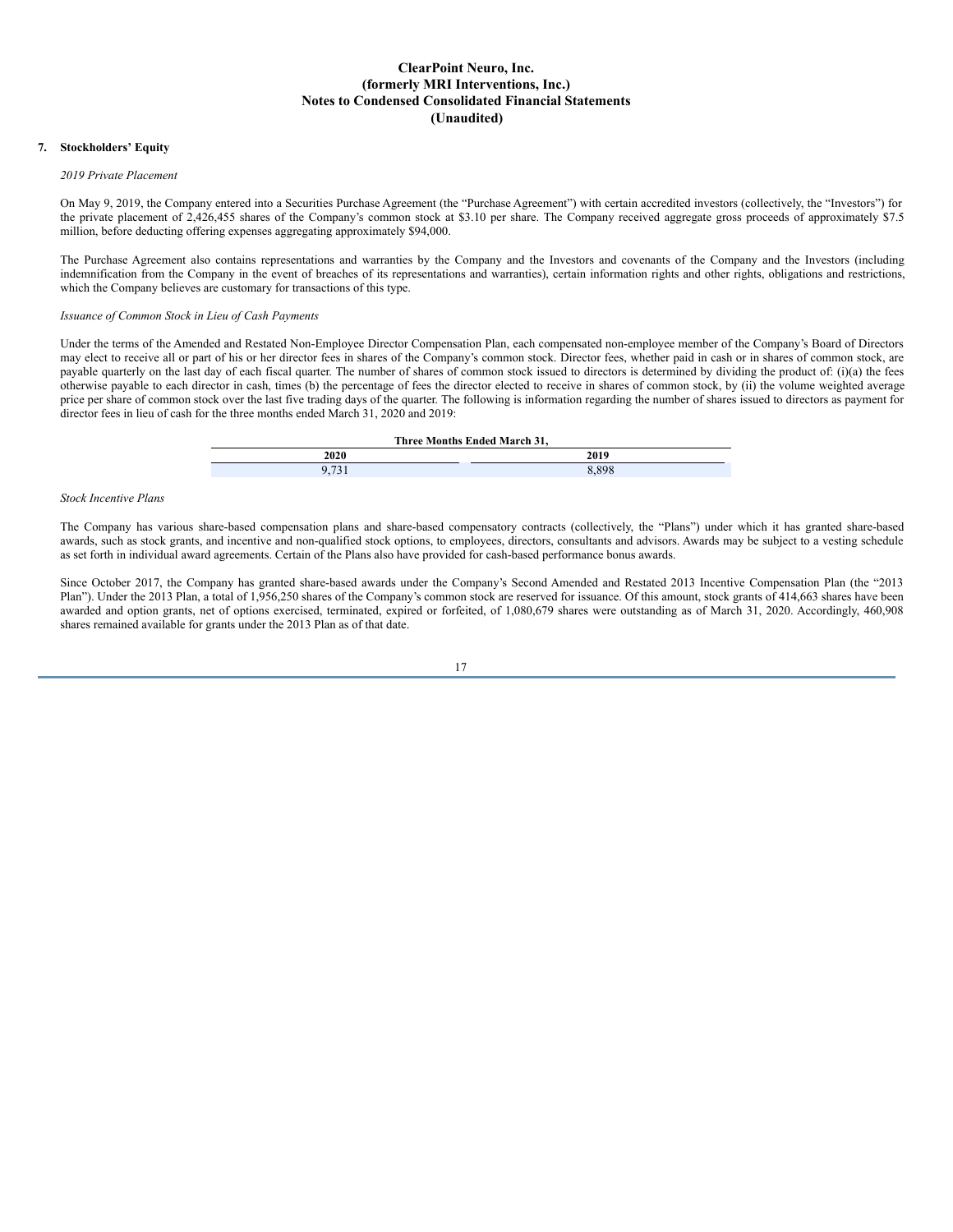Stock option activity under all of the Company's Plans during the three months ended March 31, 2020 is summarized below:

|                                | <b>Shares</b> | Weighted-<br>average<br><b>Exercise</b><br>price per<br>share |      | Intrinsic<br>$Value^{(1)}$ |
|--------------------------------|---------------|---------------------------------------------------------------|------|----------------------------|
| Outstanding at January 1, 2020 | 1,639,167     |                                                               | 9.87 | 2,892,027                  |
| Expired / forfeited            | (5, 555)      |                                                               | 3.95 |                            |
| Outstanding at March 31, 2020  | 1,633,612     |                                                               | 9.90 | 1,270,744                  |

(1) Intrinsic value is calculated as the estimated fair value of the Company's stock at the end of the related period less the option exercise price of in-the-money options.

As of March 31, 2020, there was unrecognized compensation expense of approximately \$428,000 related to outstanding stock options, which is expected to be recognized over a weighted average period of 1.7 years.

### *Warrants*

Warrants have generally been issued in connection with financing transactions and for terms of up to five years. Common stock warrant activity for the three months ended March 31, 2020 was as follows:

|                                |               | Weighted-<br>average<br>Exercise<br>price per |      |    | Intrinsic     |
|--------------------------------|---------------|-----------------------------------------------|------|----|---------------|
|                                | <b>Shares</b> | share                                         |      |    | $Value^{(1)}$ |
| Outstanding at January 1, 2020 | 5,532,267     |                                               | 4.00 | ۰υ | 10,470,008    |
| Exercised                      | (427, 657)    |                                               | 2.20 |    | 590,167       |
| Outstanding at March 31, 2020  | 5,104,610     |                                               | 4.15 |    | 4,967,256     |

(1) Intrinsic value is calculated as the estimated fair value of the Company's stock at the end of the related period less the option exercise price of in-the-money options.

## **8. Subsequent Event**

In April 2020, the Company received \$896,000 in proceeds through a loan funded under the Payroll Protection Program as part of the CARES Act, which was enacted by the U.S. Congress in response to the COVID-19 pandemic. The loan has a two-year term, bears an interest at rate of 1% per annum, and is payable monthly from November 2020 through the remainder of the note's term in equal monthly installments of principal and interest amounting to \$50,424.18. Management's plan during the period in which the Company is affected by the COVID-19 pandemic is to retain its employee base and, pending the ultimate duration and impact of the COVID-19 pandemic and by using the funds for the purposes described under the terms of the loan, consider whether to repay the loan in conformity with its terms or request that all or a portion of the loan, as applicable under its terms, be ultimately forgiven. However, there is no assurance that the Company would be successful in obtaining such forgiveness.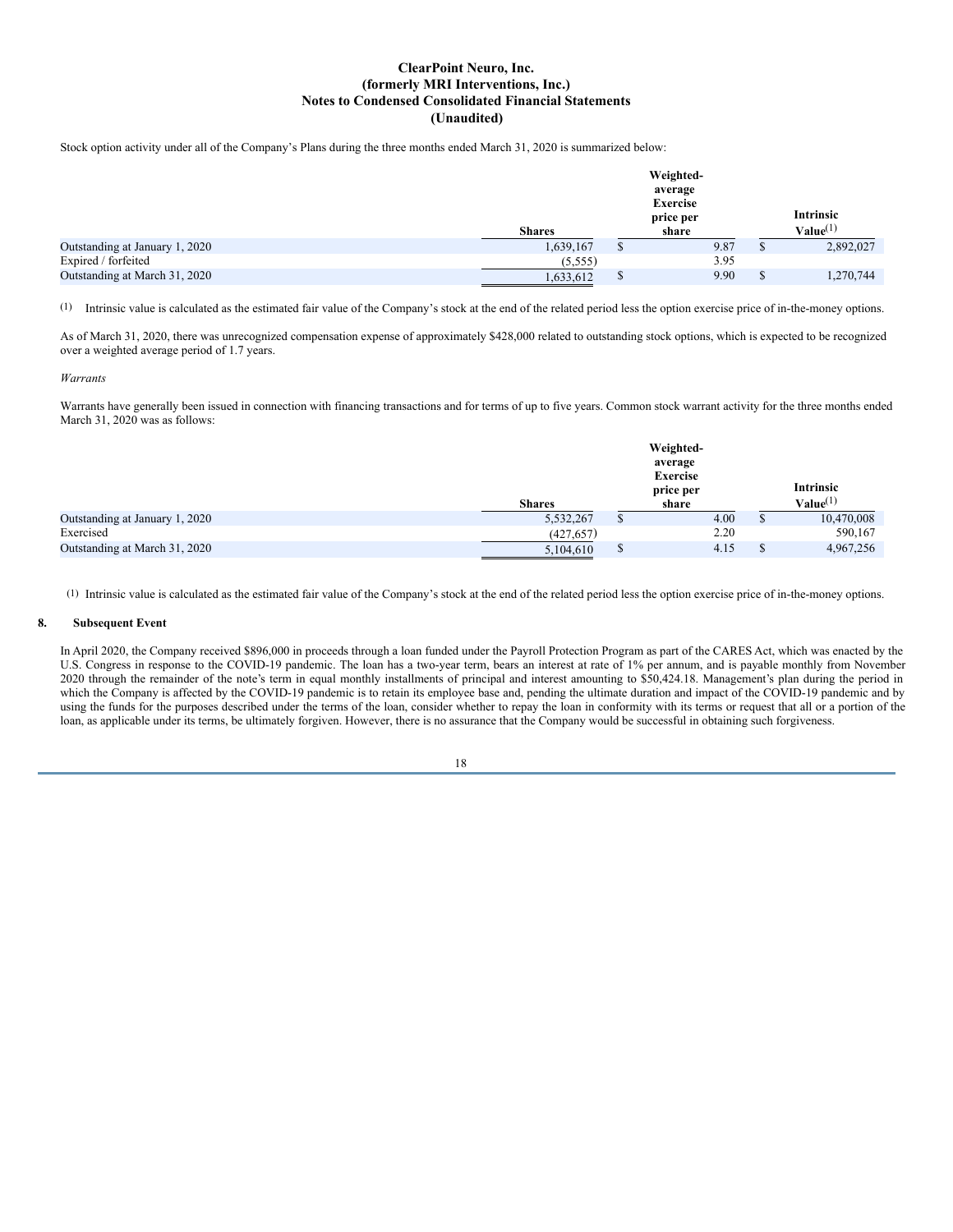## <span id="page-18-0"></span>**ITEM 2. MANAGEMENT'S DISCUSSION AND ANALYSIS OF FINANCIAL CONDITION AND RESULTS OF OPERATIONS.**

The following discussion and analysis of our financial condition and results of operations should be read together with our unaudited condensed consolidated financial statements and the related notes thereto appearing in Part I, Item 1 of this Quarterly Report. This discussion and analysis contains forward-looking statements that are based upon current expectations and involve risks, assumptions and uncertainties. You should review the section titled "Risk Factors" appearing in our 2019 Form 10-K and in Part II, Item 1.A of this Quarterly Report for a discussion of important factors that could cause actual results to differ materially from the results described in or implied by the forward-looking statements described in the following discussion and analysis. In addition, historical results and trends that might appear in this Quarterly Report should not *be interpreted as being indicative of future operations.*

## **Overview**

We are a medical device company that develops and commercializes innovative platforms for performing minimally invasive surgical procedures in the brain under direct, intraprocedural MRI guidance. Our principal product platform is our ClearPoint system, which is in commercial use and is used to perform minimally invasive surgical procedures in the brain. The ClearPoint system utilizes intra-procedural MRI to guide the procedures and is designed to work in a hospital's existing MRI suite. We believe that this product platform delivers better patient outcomes, enhances revenue potential for both physicians and hospitals, and reduces costs to the healthcare system.

In 2010, we received regulatory clearance from the FDA to market our ClearPoint system in the U.S. for general neurological procedures. In addition, in 2011, we also obtained CE marking approval for our ClearPoint system, which enables us to sell our ClearPoint system in the European Union. Substantially all our product revenues for the three months ended March 31, 2020 relate to sales of our ClearPoint system products. We have financed our operations and internal growth primarily through the sale of equity securities, the issuance of convertible and other secured notes, and license arrangements. We have incurred significant losses since our inception in 1998 as we have devoted substantial efforts to research and development. As of March 31, 2020, we had accumulated losses of approximately \$115 million. We may continue to incur operating losses as we expand our ClearPoint system platform and our business generally.

### **Factors Which May Influence Future Results of Operations**

The following is a description of factors that may influence our future results of operations, and that we believe are important to an understanding of our business and results of operations.

### *COVID-19*

On March 11, 2020, the World Health Organization characterized COVID-19 as a pandemic, and on March 13, 2020, the President of the United States proclaimed that the COVID-19 outbreak in the United States constituted a national emergency. Continued widespread infection in the United States is a possibility. Extraordinary actions have been taken by federal, state and local governmental authorities to combat the spread of COVID-19, including issuance of "stay-at-home" directives and similar mandates for many individuals to substantially restrict daily activities and for many businesses to curtail or cease normal operations. These measures, while intended to protect human life, have led to reduced economic activity, including the postponement or cancellation of elective surgical procedures, which historically have represented approximately 80% of the number of surgical procedures using the Company's ClearPoint system. The rapid development and fluidity of the situation precludes any prediction as to the ultimate impact COVID-19 will have on the Company's business, financial condition, results of operation and cash flows, which will depend largely on future developments directly or indirectly relating to the duration and scope of the COVID-19 outbreak in the United States.

## *Key Performance Indicators*

The key performance indicators we utilize on a tactical basis are integrated into our longer-term strategic plan within the following categories:

- Functional neurosurgery navigation
	- o Case volume Underlying the revenue from sales of our functional neurosurgical products reflected in the accompanying Condensed Consolidated Financial Statements appearing elsewhere in this Quarter Report are the procedures, or cases, performed in hospitals utilizing one or more of our products or our clinical services. Case volume data is not influenced by variations in pricing or quantities of product used on a per case basis, and thus provide a more reliable indicator of the growth of our functional neurosurgery navigation line of business. Management analyzes case volume by hospital and by type of procedure to gain information that informs targeted sales and marketing activities. During the quarter ended March 31, 2020, the ClearPoint system was used in 187 cases, as compared to 175 cases during the same period in 2019, an increase of 7%. Consistent with the discussion in the section "Results of Operations- Revenues," this increase was lower, relative to recent quarterly year-over-year increases, due to the effects of the COVID-19 pandemic.

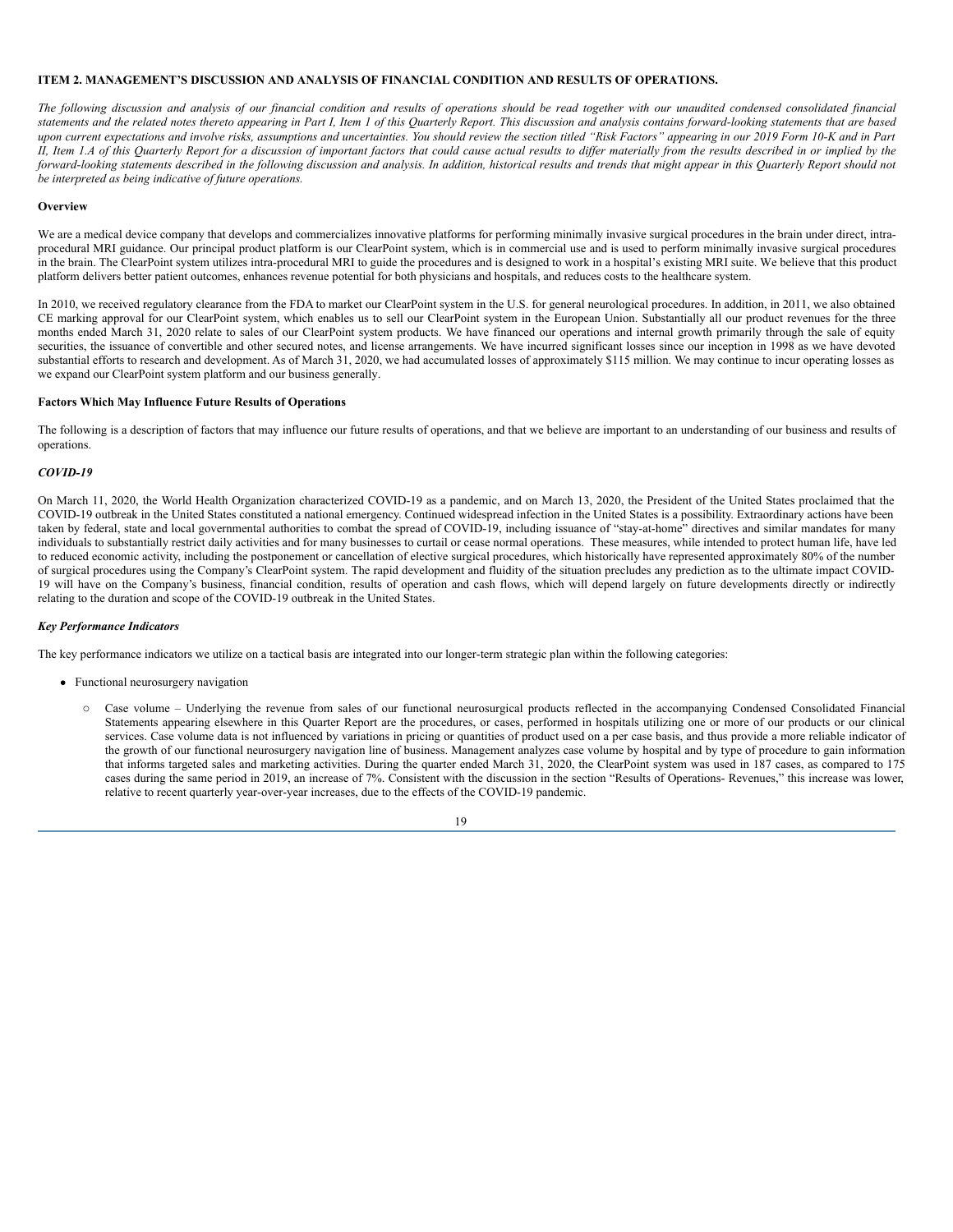- o Number of "Active Surgical Centers" For purposes of analyzing this performance indicator, an Active Surgical Center is a hospital that has purchased products from us or has performed procedures utilizing our ClearPoint system within a rolling 24-month period, and includes hospital sites having purchased the ClearPoint system, as well as sites in which the ClearPoint system is being used on an evaluation basis. The justification for including "evaluation sites" is that our disposable neurosurgical product is sold to such hospitals for their use in cases. In addition to signifying growth, the number of Active Surgical Centers, when analyzed in conjunction with case volume data, further informs targeted sales and marketing activities and confirms where these activities have led to increased penetration of our product lines. As of March 31, 2020, the ClearPoint system was used in more than 60 Active Surgical Centers, as compared to more than 50 such centers as of the same date in 2019.
- Biologics and drug delivery
	- o Number of "Partners" Underlying the revenue from sales of products and services to our biologics and drug delivery customers is the number of customers, or "Partners." Our Partners consist of pharmaceutical and biotech companies that are developing methods to deliver a wide variety of molecules, genes or proteins to targeted brain tissue or structures that would need to bypass the blood-brain barrier for the treatment of a variety of disorders. This is a novel area in which commercialization must be preceded by FDA-mandated clinical trials, which are expensive and time consuming to conduct, and for which the commercial success is uncertain, pending, in part, the outcome of those trials. While our revenues from sales of products and services to these Partners in support of their clinical trials are indicative of growth, the number of such relationships is also of importance as we recognize the possibility that some Partners' research will reach commercial success, and others may not. To the extent our Partners achieve commercial success, our expectation is that we will share in such success through the use of our products and services in delivering our Partners' therapies. At each of March 31, 2020 and 2019, we had commercial relationships with approximately 20 Partners, with acquisition activity in the biotechnology space during the year between these dates being substantially offset by new relationships we entered into over that same period.
- Therapy products We do not expect meaningful revenue from therapy products in 2020 and are targeting a limited market release of such products in 2021. As a result, our milestones in the therapy space are focused on refining the product and obtaining regulatory clearance. Should we be successful in achieving these milestones, we believe our initial performance indicators will focus on case volume and number of Active Surgical Centers, as are currently used in measuring our performance in functional neurosurgery navigation.
- Global scale and efficiency We have been cautious in setting our goals for operations beyond the U.S. so as to conserve our resources and not establish a foreign presence in advance of being assured of a corresponding revenue stream. In 2020 we expect to take the first steps in leveraging the CE Marks we have for our ClearPoint system and SmartFlow cannula to establish an initial presence in Europe for product sales and clinical advisory services. From this initial presence, we believe that future global key performance indicators will be similar to those described above for our U.S. business: case volume, number of Active Surgical Centers and number of biologics and drug delivery Partners.

#### *Revenues*

In 2010, we received 510(k) clearance from the FDA to market our ClearPoint system in the U.S. for general neurological procedures. Future revenues from sales of our ClearPoint platform products and services are difficult to predict and may not be sufficient to offset our continuing research and development expenses and our increasing selling, general and administrative expenses.

Generating recurring revenues from the sale of functional neurosurgical products is an important part of our business model for our ClearPoint system. We anticipate that, over time, recurring revenues will constitute an increasing percentage of our total revenues as we leverage installations of our ClearPoint system to generate recurring sales of our functional neurosurgical products. Our product revenues were approximately \$2.1 million for the three months ended March 31, 2020, and predominantly related to our ClearPoint system.

In addition, we expect that, over time, service revenues will constitute an increasing portion of our total revenues based on: (a) leveraging current and future installations of ClearPoint systems, as discussed above, so as to result in an increase in functional neurosurgical service revenues; and (b) increasing biologics and drug delivery service revenues should our customers in this space be successful in expansion of their clinical trials, and should we be successful in continuing to establish relationships with new biologic and drug delivery partners. Our service revenues were approximately \$1.1 million for the three months ended March 31, 2020.

Our revenue recognition policies are more fully described in Note 2 to the Condensed Consolidated Financial Statements included above in Part I, Item 1 in this Quarterly Report.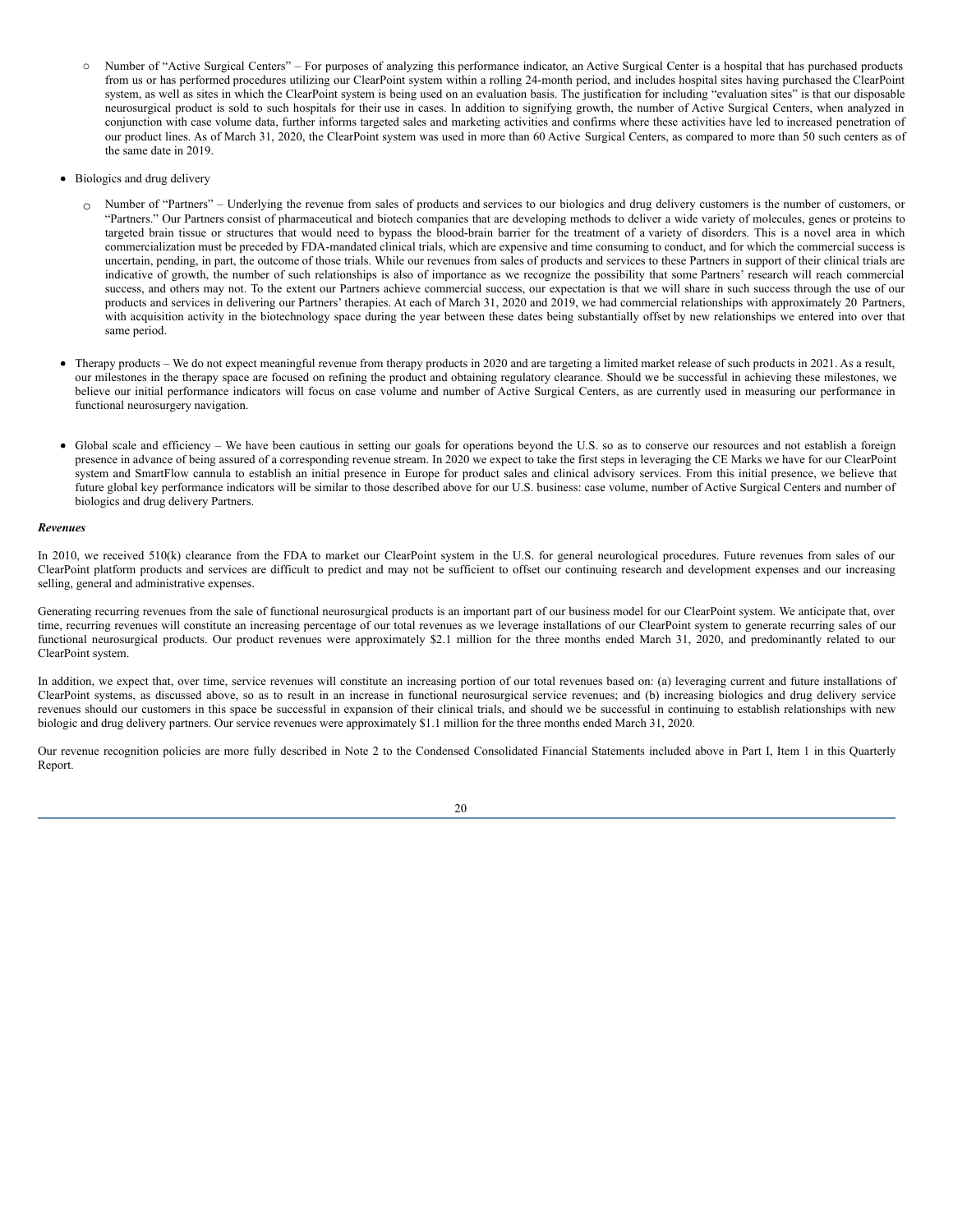### *Cost of Revenues*

Cost of revenues includes the direct costs associated with the assembly and purchase of components for functional neurosurgical products, drug delivery and biologic products, non-neurosurgical therapy products, and ClearPoint capital equipment which we have sold, and for which we have recognized the revenue in accordance with our revenue recognition policy. Cost of revenues also includes the allocation of manufacturing overhead costs and depreciation of loaned systems installed under our ClearPoint placement program, as well as provisions for obsolete, impaired, or excess inventory. With the anticipated increases in the contribution to total revenues of sales of recurring products and services, as discussed above, we expect gross margin, as a percentage of total revenue, to increase over time.

## *Research and Development Costs*

Our research and development costs consist primarily of costs associated with the conceptualization, design, testing, and prototyping of our ClearPoint system products. Such costs include salaries, travel, and benefits for research and development personnel, including related share-based compensation; materials and laboratory supplies in research and development activities; consultant costs; and licensing costs related to technology not yet commercialized. We anticipate that, over time, our research and development costs may increase as we: (i) continue to develop enhancements to our ClearPoint system; and (ii) seek to expand the application of our technological platforms. From our inception through March 31, 2020, we have incurred approximately \$57 million in research and development expenses.

Product development timelines, likelihood of success, and total costs can vary widely by product candidate. There are also risks inherent in the regulatory clearance and approval process. At this time, we are unable to estimate with any certainty the costs that we will incur in our efforts to expand the application of our technological platforms.

## *Sales and Marketing, and General and Administrative Expenses*

Our sales and marketing, and general and administrative expenses consist primarily of salaries, incentive-based compensation, travel and benefits, including related share-based compensation; marketing costs; professional fees, including fees for attorneys and outside accountants; occupancy costs; insurance; and other general and administrative expenses, which include, but are not limited to, corporate licenses, director fees, hiring costs, taxes, postage, office supplies and meeting costs. Our sales and marketing expenses are expected to increase due to costs associated with the commercialization of our ClearPoint system and the increased headcount necessary to support growth in operations.

## **Critical Accounting Policies**

There have been no significant changes in our critical accounting policies during the three months ended March 31, 2020 as compared to the critical accounting policies described in our 2019 Form 10-K.

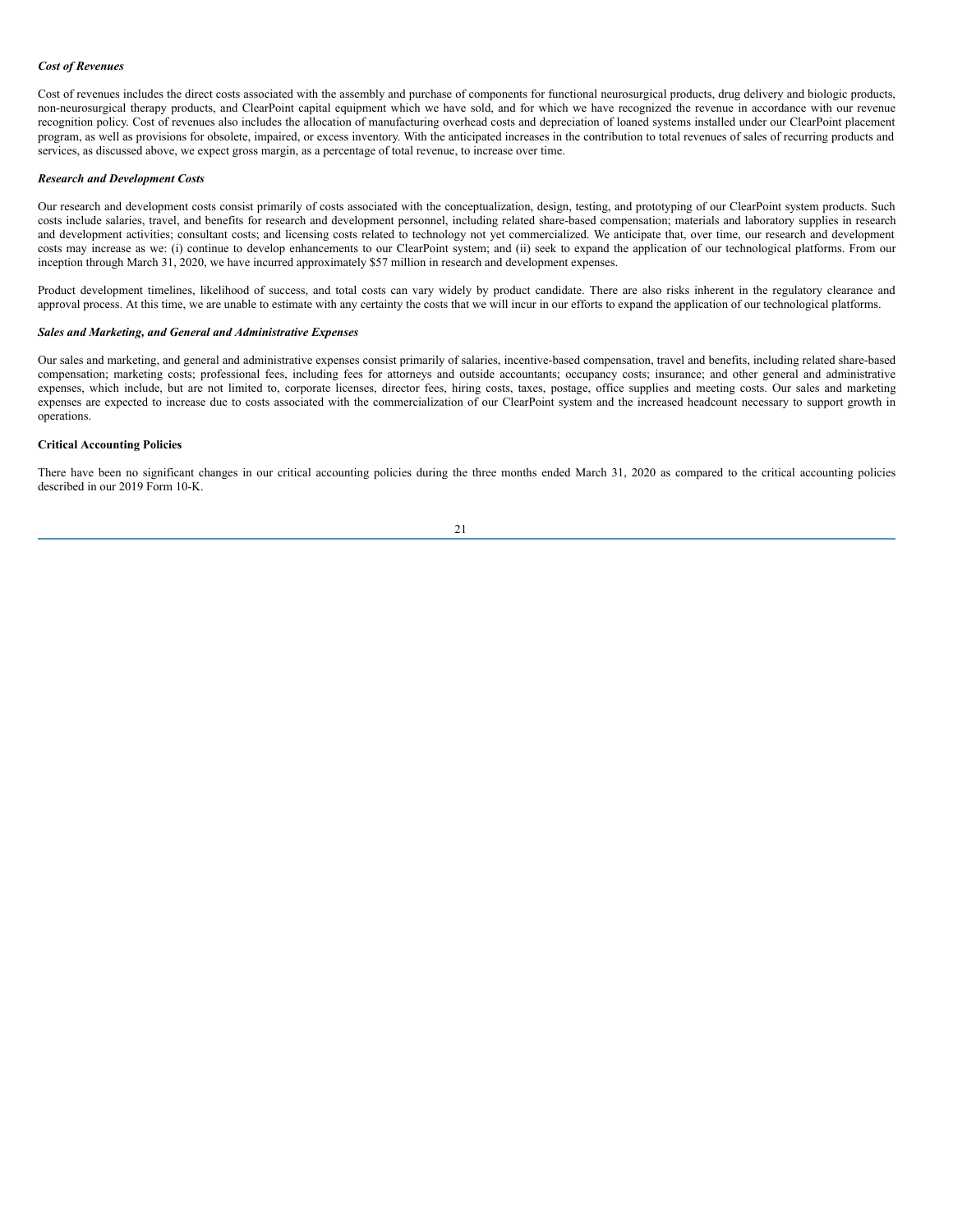## **Results of Operations**

### *Three Months Ended March 31, 2020 Compared to the Three Months Ended March 31, 2019*

|                                     | <b>Three Months Ended March 31.</b> |             |      |             |                      |
|-------------------------------------|-------------------------------------|-------------|------|-------------|----------------------|
|                                     | 2020                                |             | 2019 |             | Percentage<br>Change |
| Product revenues                    |                                     | 2,103,384   | S.   | 2,163,953   | $(3)\%$              |
| Service and other revenues          |                                     | 1,012,209   |      | 308,564     | 228%                 |
| Total revenues                      |                                     | 3,115,593   |      | 2,472,517   | 26%                  |
| Cost of revenues                    |                                     | 917.336     |      | 886,481     | $3\%$                |
| Research and development costs      |                                     | 829.528     |      | 584,540     | 42%                  |
| Sales and marketing expenses        |                                     | 1.298.594   |      | 1,040,712   | 25%                  |
| General and administrative expenses |                                     | 1,278,509   |      | 933.033     | 37%                  |
| Other income (expense):             |                                     |             |      |             |                      |
| Other income, net                   |                                     | (33,304)    |      | 5,629       | (692)%               |
| Interest expense, net               |                                     | (813, 147)  |      | (254.105)   | $(220)\%$            |
| Net loss                            |                                     | (2,054,825) |      | (1,220,725) | (68)%                |

*Revenues.* Total revenues were \$3.1 million for the three months ended March 31, 2020, and \$2.5 million for the three months ended March 31, 2019, which represents an increase of \$643,000, or 26%.

Functional neurosurgery revenue, which consists of disposable product commercial sales related to cases utilizing the ClearPoint system, increased 5% to \$1.7 million for the three months ended March 31, 2020, from \$1.6 million for the same period in 2019. This increase was lower, relative to recent quarterly year-over-year increases, due to the effects of the COVID-19 pandemic, in which elective surgical procedures, historically representing approximately 80% of our ClearPoint system case volume, were temporarily suspended. Illustrative of the effect of the suspension of elective procedures on our revenue, the weekly average of cases utilizing our ClearPoint system which were completed during the period from March 15, 2020 through March 30, 2020, the period in which the suspension of elective procedures commenced, decreased 67% from the weekly average of such cases completed during the 10-week period from January 1, 2020 through March 15, 2020. Although the resumption of elective surgeries is being considered in certain areas of the U.S., we are unable to determine the extent to which such factors as the timing, adoption or viability of such resumption will impact our revenue. Accordingly, we are unable to determine the length of time that the COVID-19 pandemic will adversely affect our product revenues. There were no increases in functional neurosurgery product prices during the period between the three months ended March 31, 2020 and the same period in 2019 that would be reasonably expected to affect a typical customer order.

Biologics and drug delivery revenues, which include sales of disposable products and services related to customer-sponsored clinical trials utilizing the ClearPoint system, increased 169% to \$1.0 million for the three months ended March 31, 2020, from \$382,000 for the same period in 2019. This increase was due primarily to an increase, during the quarter ended March 31, 2020, relative to the same period in 2019, in biologic and drug delivery service revenues of \$758,000, which was partially offset by a decrease, during the quarter ended March 31, 2020, relative to the same period in 2019, in biologic and drug delivery product revenues of \$112,000. The increase in service revenues is attributable to the establishment of additional relationships with biologic and drug delivery companies that included period-based retainers for clinical services in support of such companies' clinical trials. The decrease in product revenue is attributable, in part, to the effects of the COVID-19 pandemic in causing such clinical trial cases to be postponed. Our biologic and drug delivery customers are reestablishing their estimated timelines for initiation or resumption of their clinical trials, however, these timelines have not been finalized, given the uncertainties of when hospitals will be able to resume such clinical trial cases. Depending on the length of the pandemic, the future timing of our service revenues also could be impacted. There were no increases in biologics and drug delivery product prices during the period between the three months ended March 31, 2020 and the same period in 2019 that would be reasonably expected to affect a typical customer order.

Capital equipment revenue, consisting of sales of ClearPoint reusable hardware and software, decreased 31% to \$188,000 for the three months ended March 31, 2020, from \$274,000 for the same period in 2019. While revenues from this product line historically have varied from quarter to quarter, we believe that many hospitals have postponed capital equipment acquisition activities, which postponement we believe to be contingent upon the prevalence and duration of the COVID-19 pandemic. There were no increases in capital equipment product prices during the period between the three months ended March 31, 2020 and the same period in 2019 that would be reasonably expected to affect a typical customer order.

Capital equipment-related services, consisting of fees for capital equipment rental, service, installation, training and shipping, decreased 26% to \$156,000 for the three months ended March 31, 2020, from \$211,000 for the same period in 2019. The decrease was due primarily to decreases in fees related to capital equipment sales, which were partially offset by an increase in equipment service contracts.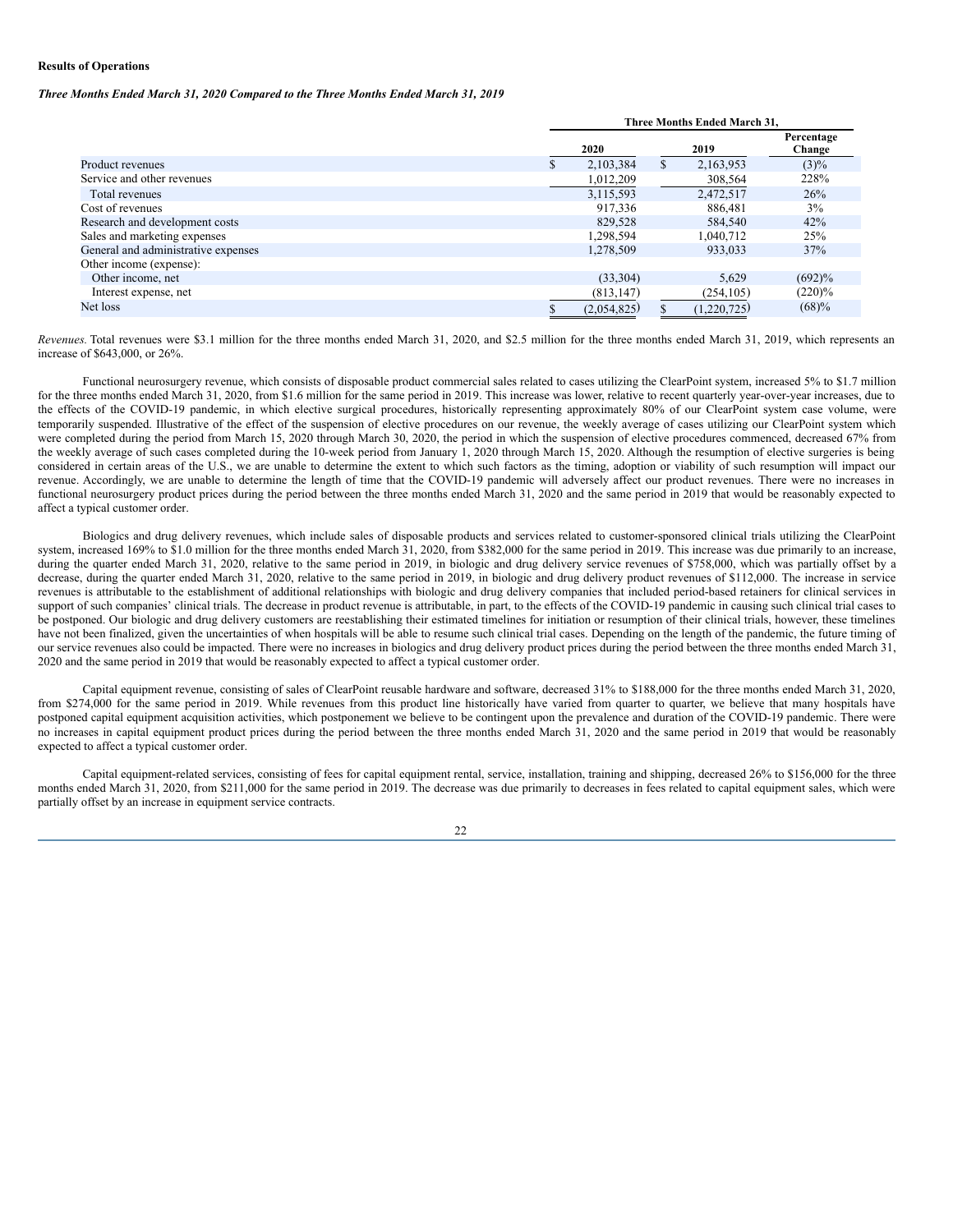*Cost of Revenues.* Cost of revenues was \$917,000, representing a gross margin of 71%, for the three months ended March 31, 2020, and was \$886,000, representing a gross margin of 64%, for the three months ended March 31, 2019. This increase in gross margin was due primarily to a shift in the mix of revenues by line of business that resulted in service revenues, which bear higher gross margins in comparison to other product lines, representing a greater contribution to total sales for the three months ended March 31, 2020, relative to the same period in 2019. While we believe that this shift in revenues may prevail during the period that precautionary measures are in effect due to the COVID-19 pandemic, we also believe there is a possibility that gross margin may erode from its current level in the event that the mix of revenues by line of business returns to historical norms.

*Research and Development Costs.* Research and development costs were \$830,000 for the three months ended March 31, 2020, compared to \$585,000 for the same period in 2019, an increase of \$245,000, or 42%. The increase was due primarily to increases in personnel costs of \$109,000 due to increases in headcount and compensation, intellectual property costs of \$92,000 resulting primarily from new project initiation, and software development costs of \$28,000 due to an increase in project activity.

*Sales and Marketing Expenses.* Sales and marketing expenses were \$1.3 million for the three months ended March 31, 2020, compared to \$1.0 million for the same period in 2019, an increase of \$258,000, or 25%. This increase was primarily due to increases in personnel costs of \$202,000 attributable to headcount increases in our clinical and marketing teams, meeting costs of \$75,000, and marketing materials of \$38,000. These increases were partially offset by reductions in travel costs of \$31,000 as a result of increased clinical team headcount and sales incentive compensation of \$40,000 resulting primarily from the adverse effects on sales of the COVID-19 pandemic as described above.

*General and Administrative Expenses*. General and administrative expenses were \$1.3 million for the three months ended March 31, 2020, compared to \$933,000 for the same period in 2019, an increase of \$345,000, or 37%. This increase was due primarily to increases in share-based compensation of \$150,000, and professional fees of \$106,000.

*Interest Expense.* Net interest expense for the three months ended March 31, 2020 was \$813,000, compared with \$254,000 for the same period in 2019. This increase was primarily due to the unamortized balance at December 31, 2019 of the discount associated with the 2010 Secured Notes which was charged to interest expense in connection with the repayment of those notes during the three months ended March 31, 2020, as described in Note 5 to the Condensed Consolidated Financial Statements included elsewhere in this Quarterly Report.

## **Liquidity and Capital Resources**

We have incurred net losses since our inception which has resulted in a cumulative deficit at March 31, 2020 of \$115 million. In addition, our use of cash from operations amounted to \$2.3 for the three months ended March 31, 2020 and \$2.8 million for the year ended December 31, 2019. Since inception, we have financed our operations principally from the sale of equity securities, the issuance of notes payable, product and service contracts and license arrangements.

As discussed in Note 7 to the Condensed Consolidated Financial Statements included elsewhere in this Quarterly Report, in May 2019, we entered into the 2019 PIPE under which such investors purchased 2,426,455 shares of our common stock at \$3.10 per share, resulting in proceeds of approximately \$7.5 million, before deducting offering expenses aggregating approximately \$94,000. In addition, as discussed in Note 5 to the Condensed Consolidated Financial Statements included elsewhere in this Quarterly Report, in January 2020, we issued the 2020 Secured Notes, resulting in proceeds, net of financing costs paid and payable, and a commitment fee to one of the investors, of approximately \$16.8 million. From the net proceeds received from the issuance of the 2020 Secured Notes, which have a five-year term, we repaid and retired the 2010 Secured Notes that otherwise would have matured in October and November 2020. Also, as discussed in Note 8 to the Condensed Consolidated Financial Statements included elsewhere in this Quarterly Report, in April 2020 we received \$896,000 in proceeds through a loan funded under the Payroll Protection Program as part of the CARES Act. Management's plan during the period in which we are affected by the COVID-19 pandemic is to retain our employee base and, pending the ultimate duration and impact of the COVID-19 pandemic and by using the funds for the purposes described under the terms of the loan, consider whether to repay the loan in conformity with its terms or request that all or a portion of the loan, as applicable under its terms, be ultimately forgiven. However, there is no assurance that we would be successful in obtaining such forgiveness. Based on the foregoing, in management's opinion, cash and cash equivalent balances at March 31, 2020, amounting to \$17.0 million, when combined with the proceeds from issuance of the 2020 Secured Notes (after repayment of the 2010 Secured Notes) and receipt of the proceeds from the loan funded under the Payroll Protection Program, are sufficient to support our operations and meet our obligations for at least the next twelve months.

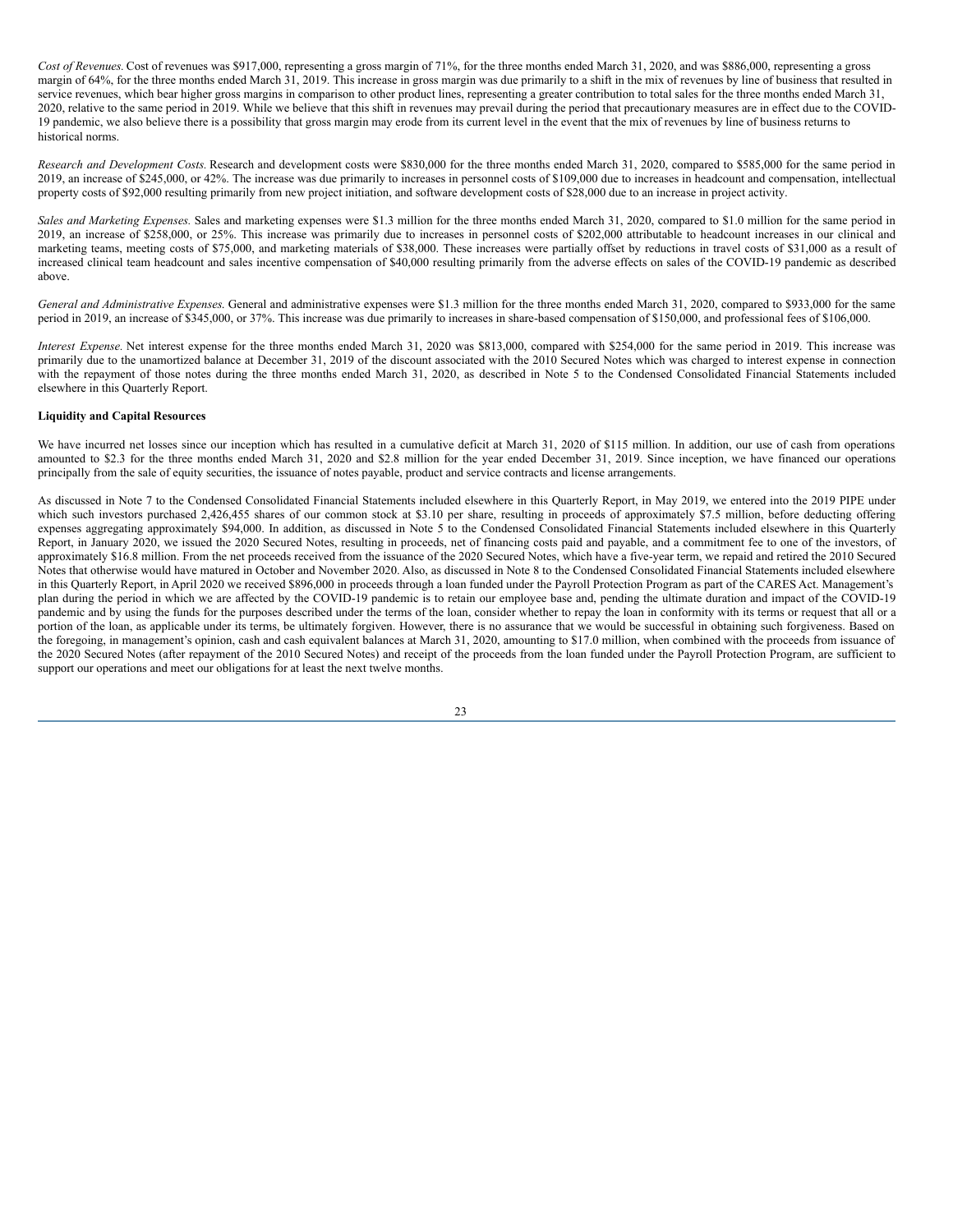## **Cash Flows**

Cash activity for the three months ended March 31, 2020 and 2019 is summarized as follows:

|                                         | <b>Three Months Ended</b><br>March 31. |  |            |
|-----------------------------------------|----------------------------------------|--|------------|
|                                         | 2020                                   |  | 2019       |
| Cash used in operating activities       | (2,330,396)                            |  | (609, 463) |
| Cash used in investing activities       | (441, 341)                             |  | _          |
| Cash provided by financing activities   | 14.052.344                             |  |            |
| Net change in cash and cash equivalents | 11.280.607                             |  | (609, 463) |

*Net Cash Flows from Operating Activities.* We used \$2.3 million and \$609,000 of cash for operating activities during the three months ended March 31, 2020 and 2019, respectively.

During the three months ended March 31, 2020, uses of cash in operating activities primarily consisted of: (i) our \$2.1 million net loss; (ii) an increase in inventory of \$365,000; and (iii) decreases in accounts payable and accrued expenses of \$161,000, accrued interest of \$960,000, lease liabilities of \$23,000, and deferred revenues of \$208,000. These uses were partially offset by: (a) decreases in accounts receivable of \$105,000, prepaid expenses and other current assets of \$169,000, and other assets of \$70,000; and (b) net non-cash expenses included in our net loss aggregating \$1.1 million and consisting primarily of depreciation and amortization, share-based compensation, and amortization of debt issuance costs, original issue discounts on debt and lease rights-of-use, net of accretion in lease liabilities.

During the three months ended March 31, 2019, uses of cash in operating activities primarily consisted of: (i) our \$1.2 million net loss; (ii) increases in accounts receivable of \$33,000 and deferred revenue of \$329,000; and (iii) decreases in accounts payable and accrued expenses of \$114,000, and lease liabilities of \$26,000. These uses were partially offset by: (a) decreases in inventory of \$48,000, prepaid expenses of \$14,000, and other assets of \$12,000; and (b) net non-cash expenses included in our net loss aggregating \$382,000 and consisting primarily of depreciation and amortization, share-based compensation, and amortization of debt issuance costs, original issue discounts on debt and lease rights-of-use, net of accretion in lease liabilities.

*Net Cash Flows from Investing Activities.* Net cash flows used in investing activities for the three months ended March 31, 2020 were \$441,000 and consisted of an acquisition of medical device license rights.

There were no investing activities during the three months ended March 31, 2019.

*Net Cash Flows from Financing Activities.* Net cash flows from financing activities for the three months ended March 31, 2020 consisted of the proceeds, net financing costs and discount paid as of that date, of \$16.9 million received from the issuance of senior secured convertible notes under the terms of the 2020 Financing Transaction, partially offset by the repayment of the 2010 Secured Notes amounting to \$2.8 million, both as described in Note 5 to the Condensed Consolidated Financial Statements included elsewhere in this Quarterly Report.

There were no financing activities during the three months ended March 31, 2019.

## **Operating Capital and Capital Expenditure Requirements**

To date, we have not achieved profitability. We could continue to incur net losses as we continue our efforts to expand the commercialization of our ClearPoint system products and pursue additional applications for our technology platforms. Our cash balances are primarily held in a variety of demand accounts with a view to liquidity and capital preservation.

Because of the numerous risks and uncertainties associated with the development and commercialization of medical devices, we are unable to estimate the exact amounts of capital outlays and operating expenditures necessary to successfully commercialize our ClearPoint system products and pursue additional applications for our technology platforms. Our future capital requirements will depend on many factors, including, but not limited to, the following:

- the timing of broader market acceptance and adoption of our ClearPoint system products;
- the scope, rate of progress and cost of our ongoing product development activities relating to our ClearPoint system;
- the cost and timing of expanding our sales, clinical support, marketing and distribution capabilities, and other corporate infrastructure;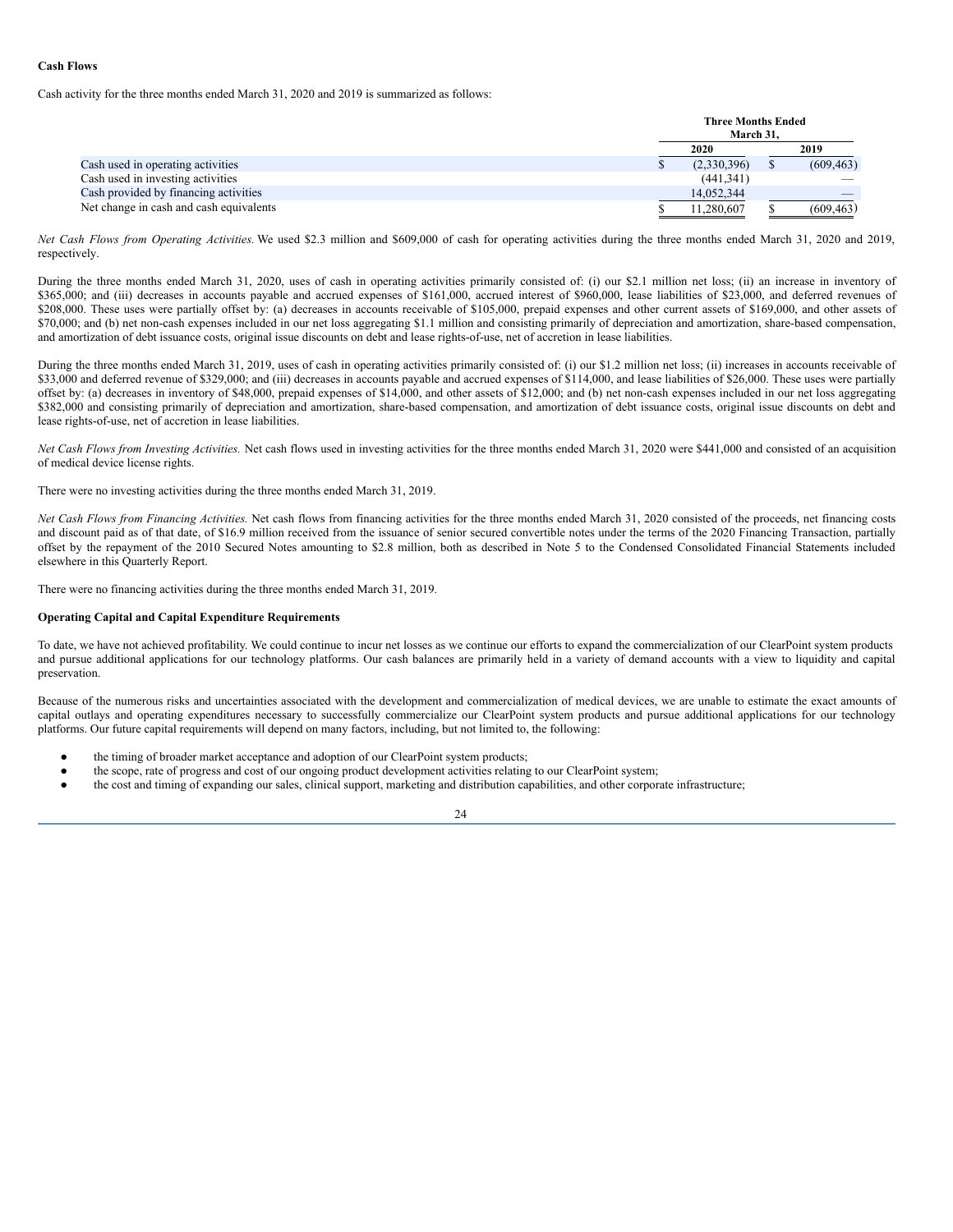- the cost and timing of establishing inventories at levels sufficient to support our sales;
- the effect of competing technological and market developments;
- the cost of pursuing additional applications of our technology platforms under current collaborative arrangements, and the terms and timing of any future collaborative, licensing or other arrangements that we may establish;
- the cost and timing of any clinical trials;
- the cost and timing of regulatory filings, clearances and approvals; and
- the cost of filing, prosecuting, defending and enforcing any patent claims and other intellectual property rights.

## **Off-Balance Sheet Arrangements**

We are not a party to any off-balance sheet arrangements that have, or are reasonably likely to have, a material current or future effect on our financial condition, revenues or expenses, results of operations, liquidity, capital expenditures or capital resources.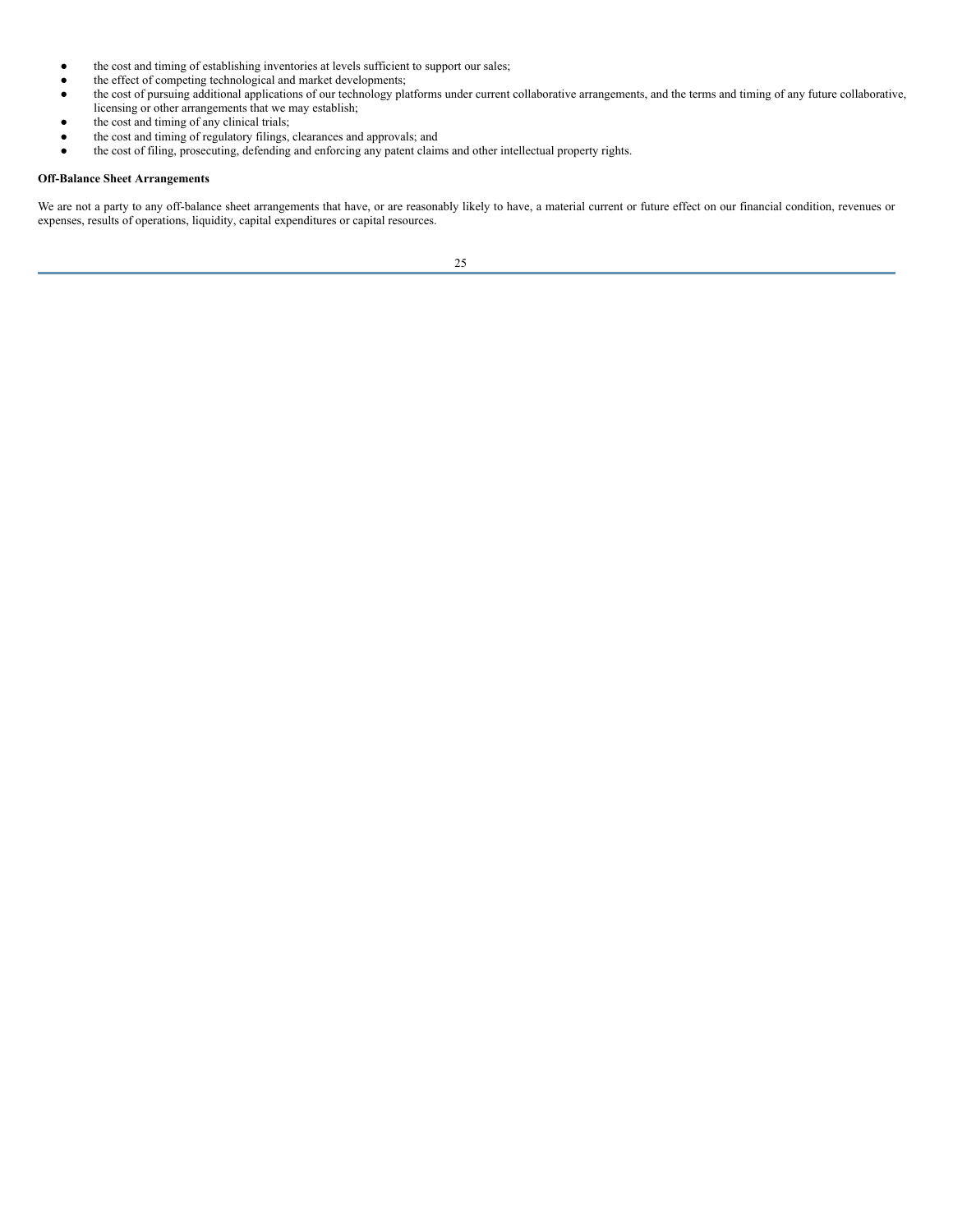### <span id="page-25-0"></span>**ITEM 3. QUANTITATIVE AND QUALITATIVE DISCLOSURES ABOUT MARKET RISK.**

## **Interest Rate Risk**

Our exposure to market risk is limited primarily to interest income sensitivity, which is affected by changes in the general level of U.S. interest rates, because all our investments are in short-term bank deposits and institutional money market funds. The primary objective of our investment activities is to preserve principal while at the same time maximizing income we receive without significantly increasing risk. Due to the nature of our short-term investments, we believe that we are not subject to any material market risk exposure.

## **Foreign Currency Risk**

To date, we have recorded no product sales in currencies other than U.S. dollars. We have only limited business transactions in foreign currencies. We do not currently engage in hedging or similar transactions to reduce our foreign currency risks, which at present, are not material. We believe we have no material exposure to risk from changes in foreign currency exchange rates at this time. We will continue to monitor and evaluate our internal processes relating to foreign currency exchange, including the potential use of hedging strategies.

## <span id="page-25-1"></span>**ITEM 4. CONTROLS AND PROCEDURES.**

## **Disclosure Controls and Procedures**

We have established disclosure controls and procedures, as such term is defined in Rule 13a-15(e) under the Securities Exchange Act of 1934 (the "Exchange Act"). Our disclosure controls and procedures are designed to ensure that material information relating to us is made known to our principal executive officer and principal financial officer by others within our organization. Under the supervision and with the participation of our management, including our principal executive officer and principal financial officer, we conducted an evaluation of the effectiveness of our disclosure controls and procedures as of March 31, 2020 to ensure that the information required to be disclosed by us in the reports that we file or submit under the Exchange Act is recorded, processed, summarized, and reported within the time periods specified in the SEC's rules and forms. Disclosure controls and procedures include, without limitation, controls and procedures designed to ensure that information required to be disclosed by us in the reports that we file or submit under the Exchange Act is accumulated and communicated to our management, including our principal executive officer and principal financial officer as appropriate, to allow timely decisions regarding required disclosure. Based on this evaluation, our principal executive officer and principal financial officer concluded that our disclosure controls and procedures were effective as of March 31, 2020.

## **Changes in Internal Control Over Financial Reporting**

During the quarter ended March 31, 2020, there were no changes in our internal control over financial reporting that materially affected, or that are reasonably likely to materially affect, our internal control over financial reporting.

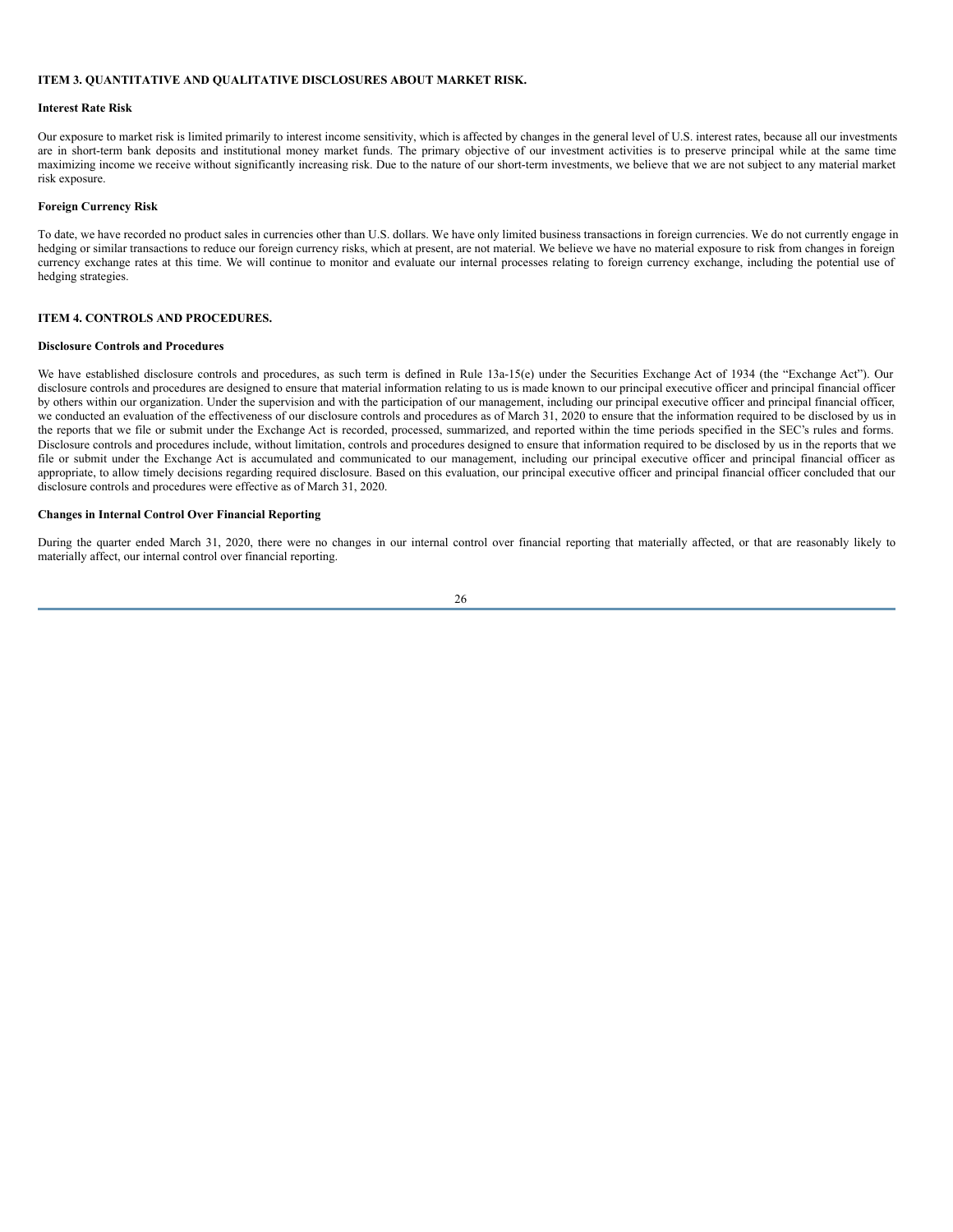## <span id="page-26-0"></span>**PART II – OTHER INFORMATION**

## <span id="page-26-1"></span>**ITEM 1. LEGAL PROCEEDINGS.**

None.

## <span id="page-26-2"></span>**ITEM 1A. RISK FACTORS.**

Except as noted below, there have been no material changes to the risk factors disclosed in our 2019 Form 19-K under Item 1A. "Risk Factors."

## The COVID-19 pandemic and mitigation efforts to control the spread of the disease have and are expected to continue to materially impact our business, and our financial condition, results of operations and cash flows could be materially adversely affected by factors relating to COVID-19.

On March 11, 2020, the World Health Organization characterized COVID-19 as a pandemic, and on March 13, 2020, the President of the United States proclaimed that the COVID-19 outbreak in the United States constitutes a national emergency. Continued widespread infection in the United States is a possibility. Extraordinary actions have been taken by federal, state and local governmental authorities to combat the spread of COVID-19, including issuance of "stay-at-home" directives and similar mandates for many individuals to substantially restrict daily activities and for many businesses to curtail or cease normal operations. These measures, while intended to protect human life, have led to reduced economic activity, including the postponement or cancellation of elective surgical procedures, which historically represents approximately 80% of the procedures utilizing our products and services.

The ongoing COVID-19 pandemic and restrictions intended to prevent its spread could have significant adverse impacts on our business, financial condition, results of operations and cash flows in a variety of ways that are difficult to predict. Such adverse impacts will depend on, among other factors:

- federal, state, local and industry-initiated efforts that may adversely affect the ability of to perform elective surgeries;
- disruptions to the supply chain of critical components;
- severe and prolonged disruption and instability in the financial markets, including the debt and equity capital markets, which have already experienced and may continue  $\bullet$ to experience significant volatility, or deteriorations in credit and financing conditions, which may affect our ability to access capital necessary to fund our business operations or refinance maturing debt on a timely basis, on attractive terms or at all, which would adversely affect our ability to meet liquidity and capital expenditure requirements;
- sustained stock market volatility that negatively affects the market price of our securities, including market conditions unrelated to our operating performance or prospects;
- our ability to manage our business to the extent our management or personnel are impacted in significant numbers by the COVID-19 pandemic and are not willing, ä available or allowed to conduct work; and
- our ability to ensure business continuity in the event our continuity of operations plan is not effective or improperly implemented during the COVID-19 pandemic.

The ongoing COVID-19 pandemic and the current economic, financial and capital markets environment present material risks and uncertainties for us. However, the rapid development and fluidity of the situation precludes any prediction as to the ultimate impact COVID-19 will have on our business, financial condition, results of operation and cash flows, which will depend largely on future developments directly or indirectly relating to the duration and scope of the COVID-19 outbreak in the United States. To the extent the COVID-19 pandemic adversely affects our business, financial condition, results of operation and cash flows, it may also have the effect of heightening many of the other risks described in the "Risk Factors" section of our Annual Report on Form 10-K for the year ended December 31, 2019.

## <span id="page-26-3"></span>**ITEM 2. UNREGISTERED SALES OF EQUITY SECURITIES AND USE OF PROCEEDS.**

None.

<span id="page-26-6"></span><span id="page-26-5"></span><span id="page-26-4"></span>

| <b>ITEM 3.</b>   | DEFAULTS UPON SENIOR SECURITIES. |
|------------------|----------------------------------|
| None.            |                                  |
| ITEM 4.<br>None. | <b>MINE SAFETY DISCLOSURES.</b>  |
| ITEM 5.          | <b>OTHER INFORMATION.</b>        |
| None.            |                                  |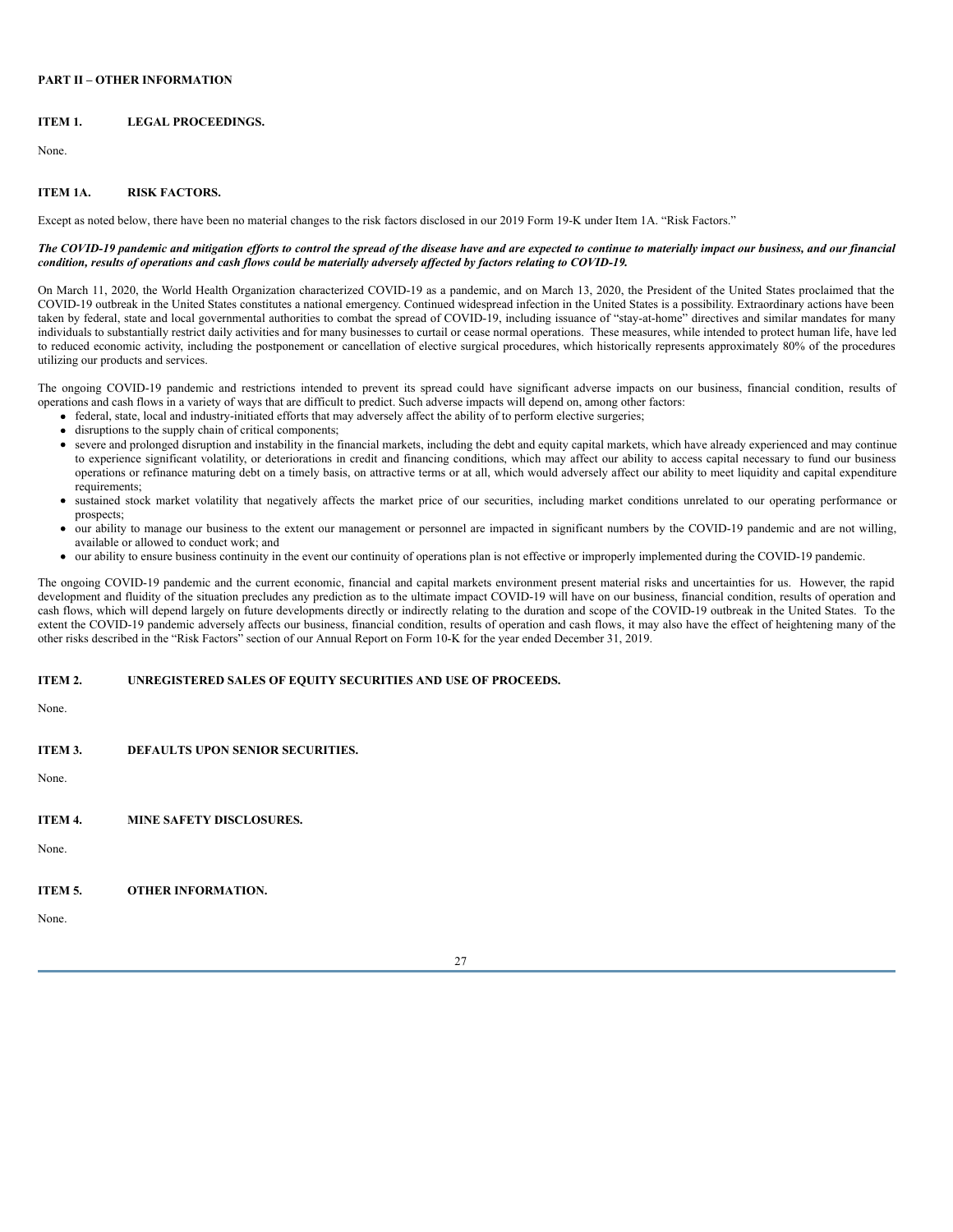# <span id="page-27-0"></span>**ITEM 6. EXHIBITS.**

The exhibits listed below are filed, furnished or incorporated by reference as part of this Quarterly Report.

| Exhibit<br>Number | <b>Exhibit Description</b>                                                                                                                                                                                                                                                                                                                                                          |
|-------------------|-------------------------------------------------------------------------------------------------------------------------------------------------------------------------------------------------------------------------------------------------------------------------------------------------------------------------------------------------------------------------------------|
| 3.1               | Certificate of Amendment to the Amended and Restated Certificate of Incorporation of ClearPoint Neuro, Inc. (incorporated by reference to Exhibit 3.1 to the                                                                                                                                                                                                                        |
|                   | Company's Current Report on Form 8-K (File No. 001-34822) filed with the SEC on February 12, 2020)                                                                                                                                                                                                                                                                                  |
| 3.2               | Second Amended and Restated Bylaws of ClearPoint Neuro, Inc. (incorporated by reference to Exhibit 3.2 to the Company's Current Report on Form 8-K (File<br>No. 001-34822) filed with the SEC on February 12, 2020)                                                                                                                                                                 |
| <u>4.1</u>        | Specimen of Common Stock Certificate of ClearPoint Neuro, Inc. (incorporated by reference to Exhibit 4.1 to the Company's Current Report on Form 8-K (File<br>No. 001-34822) filed with the SEC on February 12, 2020)                                                                                                                                                               |
| <u>4.2</u>        | Form of Senior Secured Convertible Note (First Closing) (incorporated by reference to Exhibit 4.1 to the Company's Current Report on Form 8-K (File No.<br>001-34822) filed with the SEC on January 13, 2020)                                                                                                                                                                       |
| <u>4.3</u>        | Form of Senior Secured Convertible Note (Second Closing) (incorporated by reference to Exhibit 4.2 to the Company's Current Report on Form 8-K (File No.<br>001-34822) filed with the SEC on January 13, 2020)                                                                                                                                                                      |
| <u>4.4</u>        | Form of Senior Secured Convertible Note (Third Closing) (incorporated by reference to Exhibit 4.3 to the Company's Current Report on Form 8-K (File No.<br>001-34822) filed with the SEC on January 13, 2020)                                                                                                                                                                       |
| <u>4.5</u>        | Fourth Omnibus Amendment to the Junior Secured Promissory Notes Due 2020, dated January 27, 2020 (incorporated by reference to Exhibit 4.4 to the<br>Company's Current Report on Form 8-K (File No. 001-34822) filed with the SEC on January 29, 2020)                                                                                                                              |
| <u>10.1</u>       | Securities Purchase Agreement, dated January 11, 2020, by and among MRI Interventions, Inc., each investor identified on the signature pages thereto, and<br>Petrichor Opportunities Fund LLP, as collateral agent (incorporated by reference to Exhibit 10.1 to the Company's Current Report on Form 8-K (File No. 001-<br>34822) filed with the SEC on January 13, 2020)          |
| 10.2              | First Omnibus Amendment to Securities Purchase Agreement and Senior Secured Promissory Notes, dated January 29, 2020, by and among MRI Interventions,<br>Inc., PTC Therapeutics, Inc., and Petrichor Opportunities Fund I LP (incorporated by reference to Exhibit 10.2 to the Company's Current Report on Form 8-K<br>(File No. 001-34822) filed with the SEC on January 29, 2020) |
| 10.3              | Security Agreement, dated January 29, 2020, by and between MRI Interventions. Inc. and Petrichor Opportunities Fund I LP, in its capacity as collateral agent<br>(incorporated by reference to Exhibit 10.3 to the Company's Current Report on Form 8-K (File No. 001-34822) filed with the SEC on January 29, 2020)                                                                |
| 10.4              | Board Observer Agreement, dated January 29, 2020, by and between MRI Interventions, Inc. and Petrichor Opportunities Fund I LP (incorporated by reference<br>to Exhibit 10.4 to the Company's Current Report on Form 8-K (File No. 001-34822) filed with the SEC on January 29, 2020)                                                                                               |
| 10.5              | Fourth Amendment to Junior Security Agreement, dated January 27, 2020, by and between MRI Interventions, Inc., and Landmark Community Bank, in its<br>capacity as collateral agent (incorporated by reference to Exhibit 10.5 to the Company's Current Report on Form 8-K (File No. 001-34822) filed with the SEC<br>on January 29, 2020)                                           |
| $31.1*$           | Certification of Chief Executive Officer Pursuant to Rule 13a-14(a) Under the Securities Exchange Act of 1934                                                                                                                                                                                                                                                                       |
| $31.2*$           | Certification of Chief Financial Officer Pursuant to Rule 13a-14(a) Under the Securities Exchange Act of 1934                                                                                                                                                                                                                                                                       |
| $32+$             | Certification of Chief Executive Officer and Chief Financial Officer Pursuant to Rule 13a-14(b) under the Securities Exchange Act of 1934 and Section 1350 of<br>Chapter 60 of Title 18 of the United States Code                                                                                                                                                                   |
| 101.INS*          | <b>XBRL</b> Instance                                                                                                                                                                                                                                                                                                                                                                |
| 101.SCH*          | XBRL Taxonomy Extension Schema                                                                                                                                                                                                                                                                                                                                                      |
| $101.CAL*$        | XBRL Taxonomy Extension Calculation                                                                                                                                                                                                                                                                                                                                                 |
| 101.DEF*          | XBRL Taxonomy Extension Definition                                                                                                                                                                                                                                                                                                                                                  |
| $101.LAB*$        | XBRL Taxonomy Extension Labels                                                                                                                                                                                                                                                                                                                                                      |
| 101.PRE*          | <b>XBRL Taxonomy Extension Presentation</b>                                                                                                                                                                                                                                                                                                                                         |
| * Filed herewith. |                                                                                                                                                                                                                                                                                                                                                                                     |

+ This certification is being furnished solely to accompany this Quarterly Report pursuant to 18 U.S.C. Section 1350, and it is not being filed for purposes of Section 18 of the Securities Exchange Act of 1934 and is not to be incorporated by reference into any filing of the Company, whether made before or after the date hereof, regardless of any general incorporation language in such filing.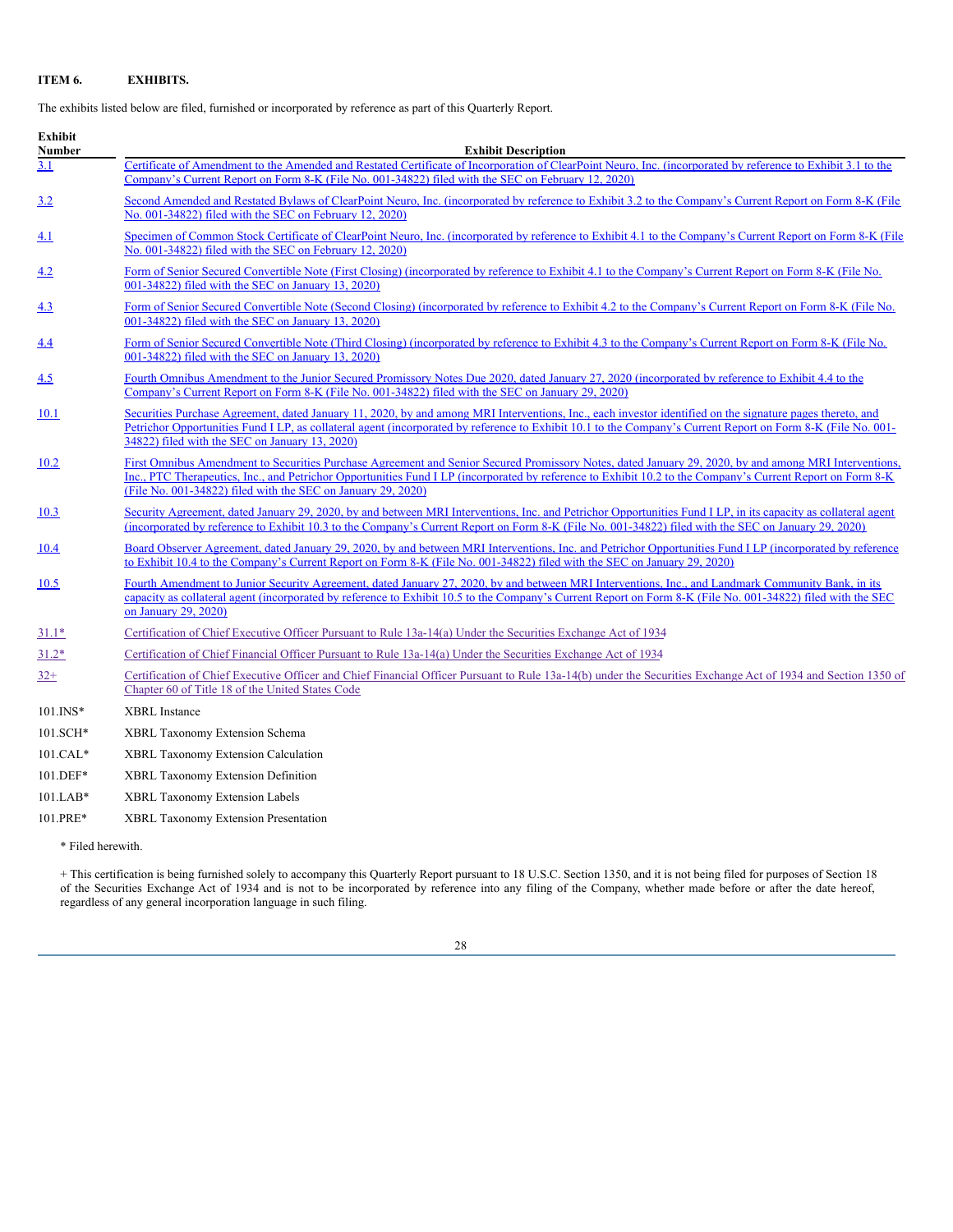## **SIGNATURES**

<span id="page-28-0"></span>Pursuant to the requirements of the Securities Exchange Act of 1934, the registrant has duly caused this report to be signed on its behalf by the undersigned thereunto duly authorized.

Date: May 13, 2020

CLEARPOINT NEURO, INC.

By: /s/ Joseph M. Burnett

Joseph M. Burnett *Chief Executive Of icer (Principal Executive Of icer)*

By: /s/ Harold A. Hurwitz Harold A. Hurwitz *Chief Financial Of icer (Principal Financial Of icer and Principal Accounting Of icer)*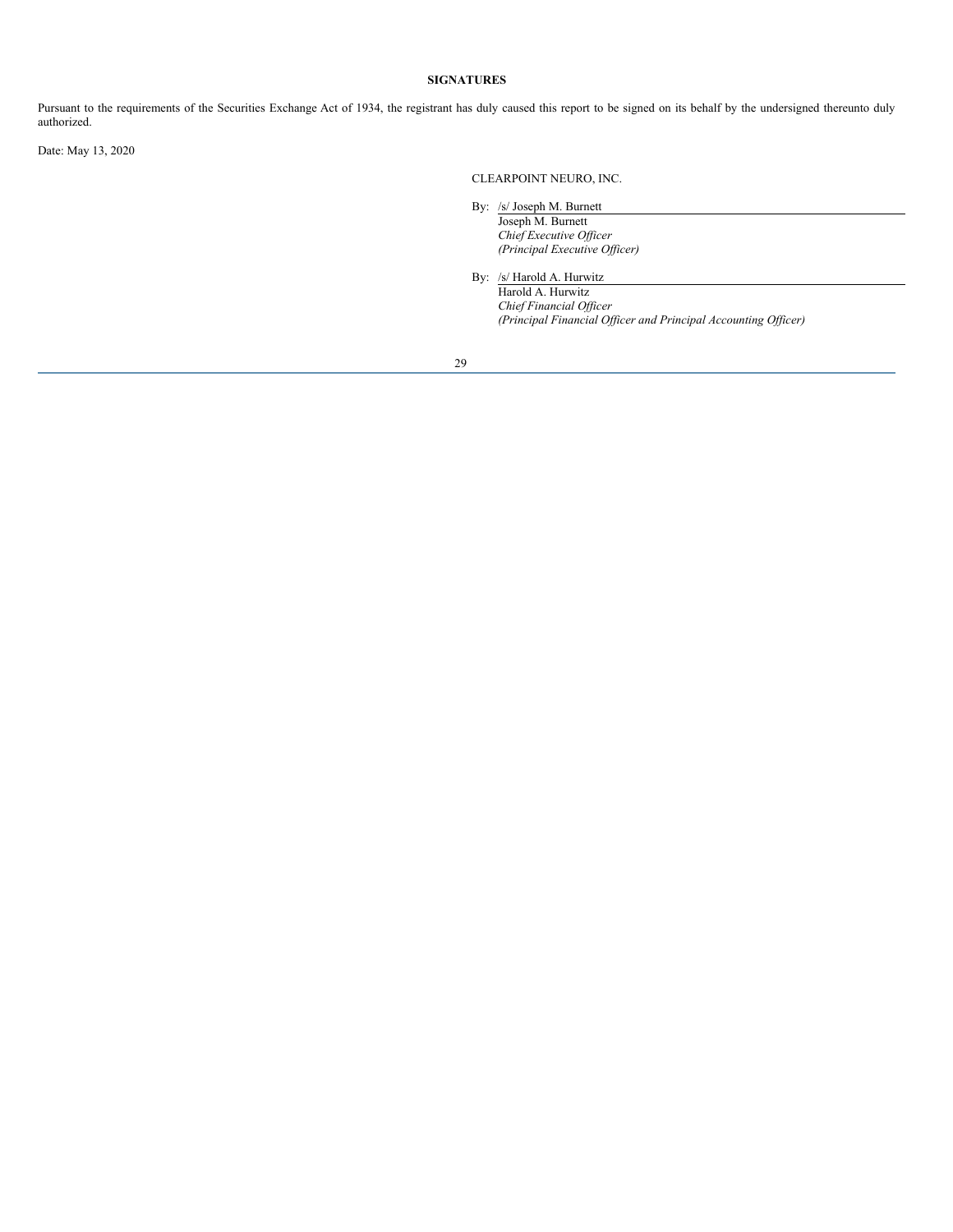### **CERTIFICATION OF CHIEF EXECUTIVE OFFICER PURSUANT TO RULE 13a-14(a) UNDER THE SECURITIES EXCHANGE ACT OF 1934**

<span id="page-29-0"></span>I, Joseph M. Burnett, certify that:

- 1. I have reviewed this quarterly report on Form 10-Q for the quarter ended March 31, 2020, of ClearPoint Neuro, Inc.;
- 2. Based on my knowledge, this report does not contain any untrue statement of a material fact or omit to state a material fact necessary to make the statements made, in light of the circumstances under which such statements were made, not misleading with respect to the period covered by this report;
- 3. Based on my knowledge, the financial statements, and other financial information included in this report, fairly present in all material respects the financial condition, results of operations and cash flows of the registrant as of, and for, the periods presented in this report;
- 4. The registrant's other certifying officer(s) and I are responsible for establishing and maintaining disclosure controls and procedures (as defined in Exchange Act Rules 13a-15(e) and 15d-15(e)) and internal control over financial reporting (as defined in Exchange Act Rules 13a-15(f) and 15d-15(f)) for the registrant and have:
	- (a) designed such disclosure controls and procedures, or caused such disclosure controls and procedures to be designed under our supervision, to ensure that material information relating to the registrant, including its consolidated subsidiaries, is made known to us by others within those entities, particularly during the period in which this report is being prepared;
	- (b) designed such internal control over financial reporting, or caused such internal control over financial reporting to be designed under our supervision, to provide reasonable assurance regarding the reliability of financial reporting and the preparation of financial statements for external purposes in accordance with generally accepted accounting principles;
	- (c) evaluated the effectiveness of the registrant's disclosure controls and procedures and presented in this report our conclusions about the effectiveness of the disclosure controls and procedures, as of the end of the period covered by this report based on such evaluation; and
	- (d) disclosed in this report any change in the registrant's internal control over financial reporting that occurred during the registrant's most recent fiscal quarter (the registrant's fourth fiscal quarter in the case of an annual report) that has materially affected, or is reasonably likely to materially affect, the registrant's internal control over financial reporting; and
- 5. The registrant's other certifying officer(s) and I have disclosed, based on our most recent evaluation of internal control over financial reporting, to the registrant's auditors and the audit committee of the registrant's board of directors (or persons performing the equivalent functions):
	- (a) all significant deficiencies and material weaknesses in the design or operation of internal control over financial reporting which are reasonably likely to adversely affect the registrant's ability to record, process, summarize and report financial information; and
	- (b) any fraud, whether or not material, that involves management or other employees who have a significant role in the registrant's internal control over financial reporting.

Date: May 13, 2020 /s/ Joseph M. Burnett Joseph M. Burnett Chief Executive Officer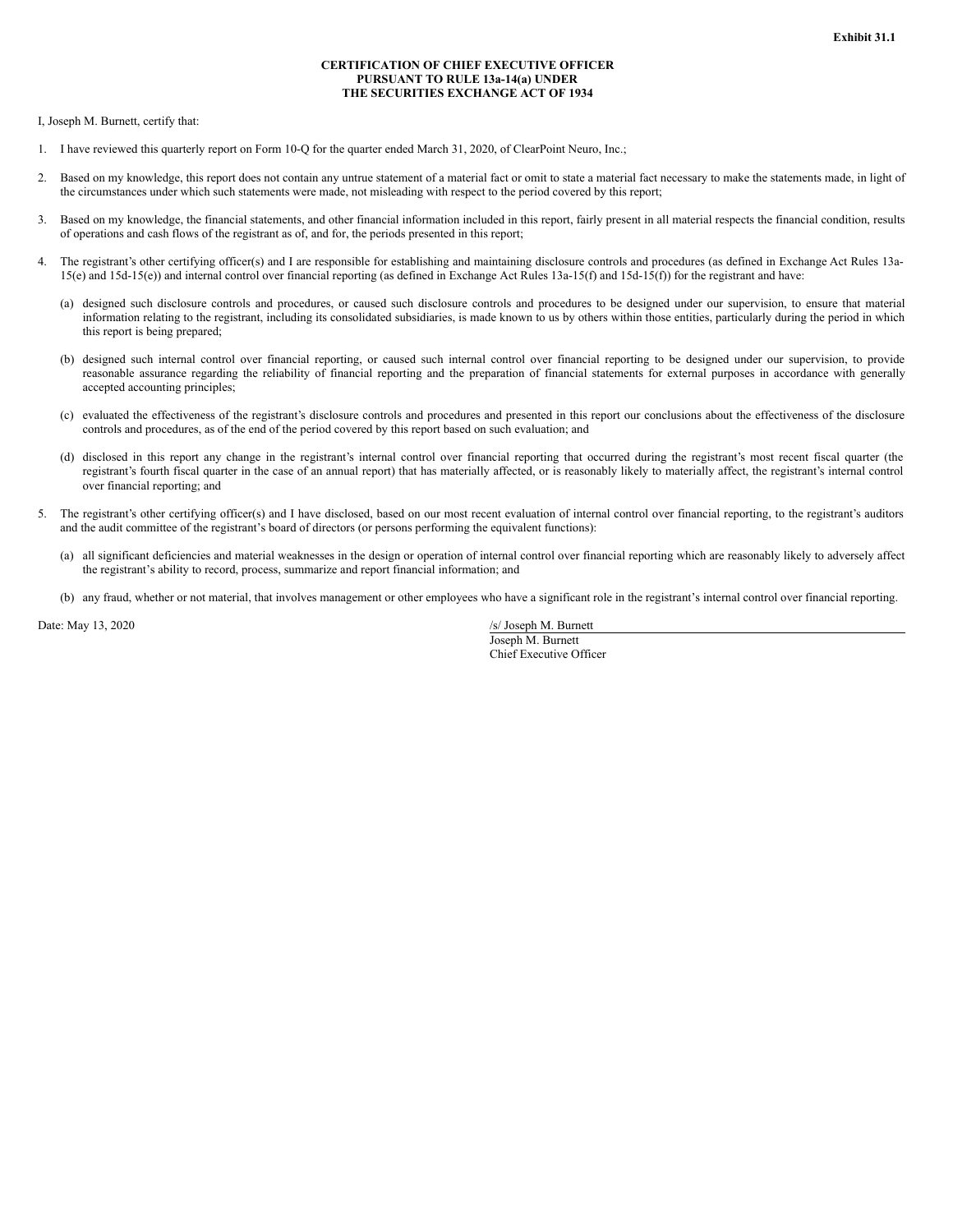### **CERTIFICATION OF CHIEF FINANCIAL OFFICER PURSUANT TO RULE 13a-14(a) UNDER THE SECURITIES EXCHANGE ACT OF 1934**

<span id="page-30-0"></span>I, Harold A. Hurwitz, certify that:

- 1. I have reviewed this quarterly report on Form 10-Q for the quarter ended March 31, 2020, of ClearPoint Neuro, Inc.;
- 2. Based on my knowledge, this report does not contain any untrue statement of a material fact or omit to state a material fact necessary to make the statements made, in light of the circumstances under which such statements were made, not misleading with respect to the period covered by this report;
- 3. Based on my knowledge, the financial statements, and other financial information included in this report, fairly present in all material respects the financial condition, results of operations and cash flows of the registrant as of, and for, the periods presented in this report;
- 4. The registrant's other certifying officer(s) and I are responsible for establishing and maintaining disclosure controls and procedures (as defined in Exchange Act Rules 13a-15(e) and 15d-15(e)) and internal control over financial reporting (as defined in Exchange Act Rules 13a-15(f) and 15d-15(f)) for the registrant and have:
	- (a) designed such disclosure controls and procedures, or caused such disclosure controls and procedures to be designed under our supervision, to ensure that material information relating to the registrant, including its consolidated subsidiaries, is made known to us by others within those entities, particularly during the period in which this report is being prepared;
	- (b) designed such internal control over financial reporting, or caused such internal control over financial reporting to be designed under our supervision, to provide reasonable assurance regarding the reliability of financial reporting and the preparation of financial statements for external purposes in accordance with generally accepted accounting principles;
	- (c) evaluated the effectiveness of the registrant's disclosure controls and procedures and presented in this report our conclusions about the effectiveness of the disclosure controls and procedures, as of the end of the period covered by this report based on such evaluation; and
	- (d) disclosed in this report any change in the registrant's internal control over financial reporting that occurred during the registrant's most recent fiscal quarter (the registrant's fourth fiscal quarter in the case of an annual report) that has materially affected, or is reasonably likely to materially affect, the registrant's internal control over financial reporting; and
- 5. The registrant's other certifying officer(s) and I have disclosed, based on our most recent evaluation of internal control over financial reporting, to the registrant's auditors and the audit committee of the registrant's board of directors (or persons performing the equivalent functions):
	- (a) all significant deficiencies and material weaknesses in the design or operation of internal control over financial reporting which are reasonably likely to adversely affect the registrant's ability to record, process, summarize and report financial information; and
	- (b) any fraud, whether or not material, that involves management or other employees who have a significant role in the registrant's internal control over financial reporting.

Date: May 13, 2020 /s/ Harold A. Hurwitz Harold A. Hurwitz Chief Financial Officer